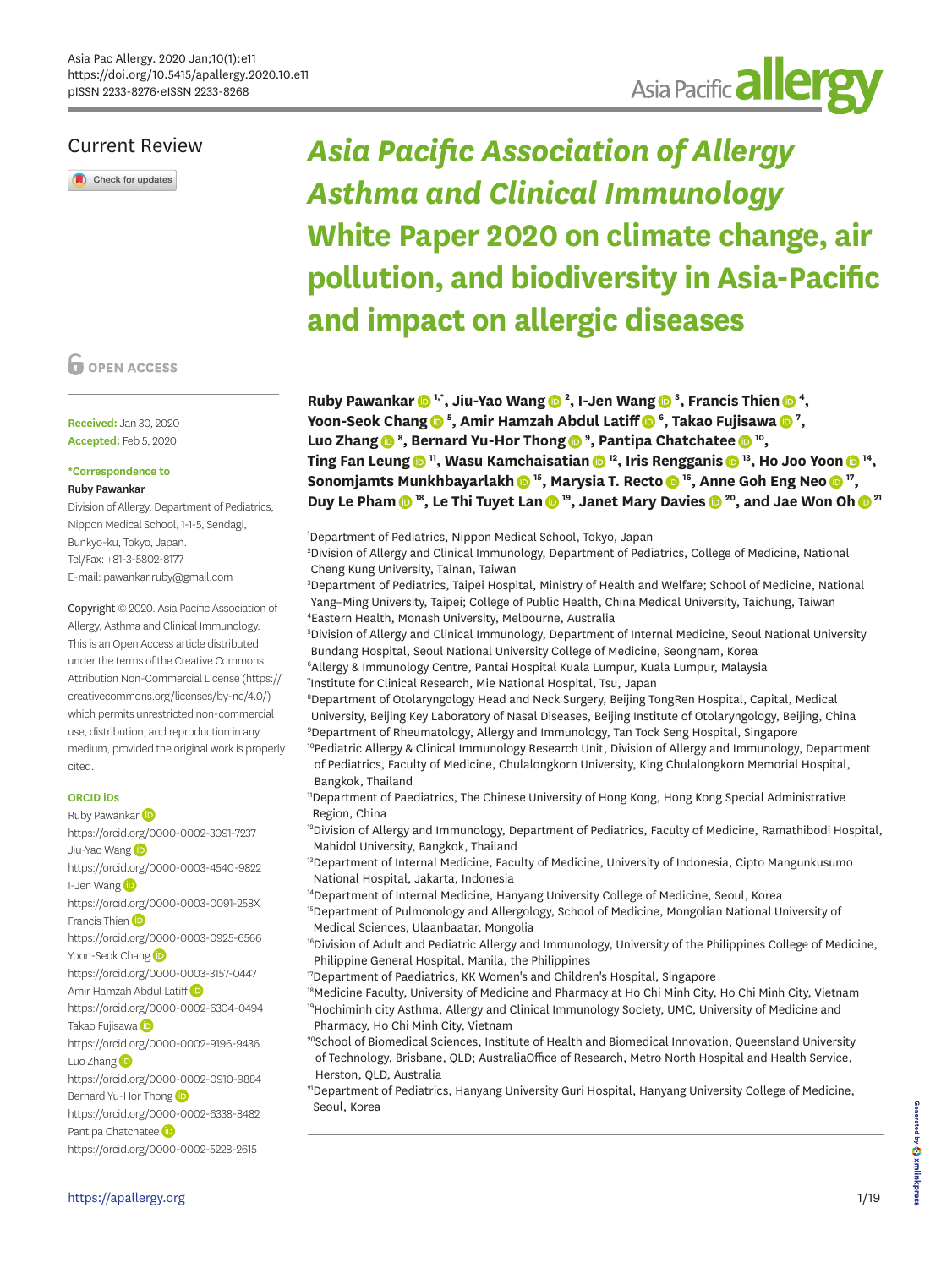

Tin[g](https://orcid.org/0000-0002-6469-1926) Fan Leung<sup>D</sup>

<https://orcid.org/0000-0002-6469-1926> Wasu Kamchaisatian <https://orcid.org/0000-0003-0839-7682> Iri[s](https://orcid.org/0000-0001-8748-8544) Rengganis<sup>D</sup> <https://orcid.org/0000-0001-8748-8544> Ho Joo Yoon<sup>D</sup> <https://orcid.org/0000-0002-4645-4863> Sonomjamts Munkhbayarlakh<sup>D</sup> <https://orcid.org/0000-0002-3807-4617> Marysia T. Recto<sup>D</sup> <https://orcid.org/0000-0002-4286-7599> Anne Goh Eng Ne[o](https://orcid.org/0000-0001-5697-0813) D <https://orcid.org/0000-0001-5697-0813> Duy Le Pha[m](https://orcid.org/0000-0001-5382-9283) **D** <https://orcid.org/0000-0001-5382-9283> Le Thi Tuyet La[n](https://orcid.org/0000-0001-8899-1096) D <https://orcid.org/0000-0001-8899-1096> Janet Mary Davie[s](https://orcid.org/0000-0002-6378-4119) (D <https://orcid.org/0000-0002-6378-4119> Jae Won Oh<sup>D</sup> <https://orcid.org/0000-0003-2714-0065> **Conflict of Interest**

The authors have no financial conflicts of interest.

#### **Author Contributions**

Conceptualization: Ruby Pawankar. Formal analysis: Ruby Pawankar, Jiu Yao Wang, I-Jen Wang. Investigation: Ruby Pawankar, Jiu Yao Wang, I-Jen Wang, Francis Thien, Yoon Seok Chang, Amir Hamzah Abdul Latiff, Takao Fujisawa, Luo Zhang, Bernard Yu-Hor Thong, Pantipa Chatchatee, Ting Fan Leung, Wasu Kamchaisatian, Iris Rengganis, Ho Joo Yoon, Sonomjamts Munkhbayarlakh, Marysia T. Recto, Anne Goh Eng Neo, Duy Le Pham, Le Thi Tuyet Lan, Janet Mary Davies, Jae Won Oh. Writing - original draft: Ruby Pawankar, Jiu Yao Wang. Writing - review & editing: Ruby Pawankar, Jiu Yao Wang, I-Jen Wang, Francis Thien, Yoon Seok Chang, Sonomjamts Munkhbayarlakh, Marysia T. Recto.

# **ABSTRACT**

Air pollution, climate change, and reduced biodiversity are major threats to human health with detrimental effects on a variety of chronic noncommunicable diseases in particular respiratory and cardiovascular diseases. The extent of air pollution both outdoor and indoor air pollution and climate change including global warming is increasing-to alarming proportions particularly in the developing world especially rapidly industrializing countries worldwide. In recent years, Asia has experienced rapid economic growth and a deteriorating environment and increase in allergic diseases to epidemic proportions. Air pollutant levels in many Asian countries especially in China and India are substantially higher than are those in developed countries. Moreover, industrial, traffic-related, and household biomass combustion, indoor pollutants from chemicals and tobacco are major sources of air pollutants, with increasing burden on respiratory allergies. Here we highlight the major components of outdoor and indoor air pollutants and their impacts on respiratory allergies associated with asthma and allergic rhinitis in the Asia-Pacific region. With Asia-Pacific comprising more than half of the world's population there is an urgent need to increase public awareness, highlight targets for interventions, public advocacy and a call to action to policy makers to implement policy changes towards reducing air pollution with interventions at a population-based level.

**Keywords:** Climate change; Air pollution; Allergic disease; Asia-Pacific

# **KEY POINTS**

- 1. Epidemiological studies show that indoor and outdoor pollutions affect respiratory health, including an increased prevalence of asthma and allergic diseases. Global warming will increase the effects of outdoor air pollution on health.
- 2. The Asia-Pacific is the most populated region in the world, with a huge burden of both outdoor and indoor pollutants, including  $PM_{2.5}$ ,  $PM_{10}$ ,  $SPM$ ,  $CO$ ,  $O_3$ ,  $NO_2$ ,  $SO_2$ ,  $NO$  and household pollutants including biomass and tobacco.
- 3. The risk factors for the epidemic rise of allergic diseases in the Asia-Pacific are due to the increasing urbanization, environmental factors of air pollution and climate changes in recent decades than in the other parts of the world.
- 4. In light of the different environmental exposures in different countries of the Asia-Pacific region, strategies to combat allergic disease in this region should be focused on active government policies to fight air pollution based on the local conditions.
- 5. Substantial efforts need to be implemented with a concerted strategy at legislative, administrative, and community levels to improve air quality.
- 6. Abatement of the main risk factors for respiratory diseases, in particular, environmental tobacco smoke, indoor biomass fuels, and outdoor air pollution, as well as better control of asthma and rhinitis will achieve huge health benefits.

# **INTRODUCTION**

Changes in our living environments especially altered urbanized living environments results in reduced biodiversity of plants and animals [\[1](#page-15-0)]. This, in turn, induces changes in the interactions between humans and microbes that could be causally related to the increasing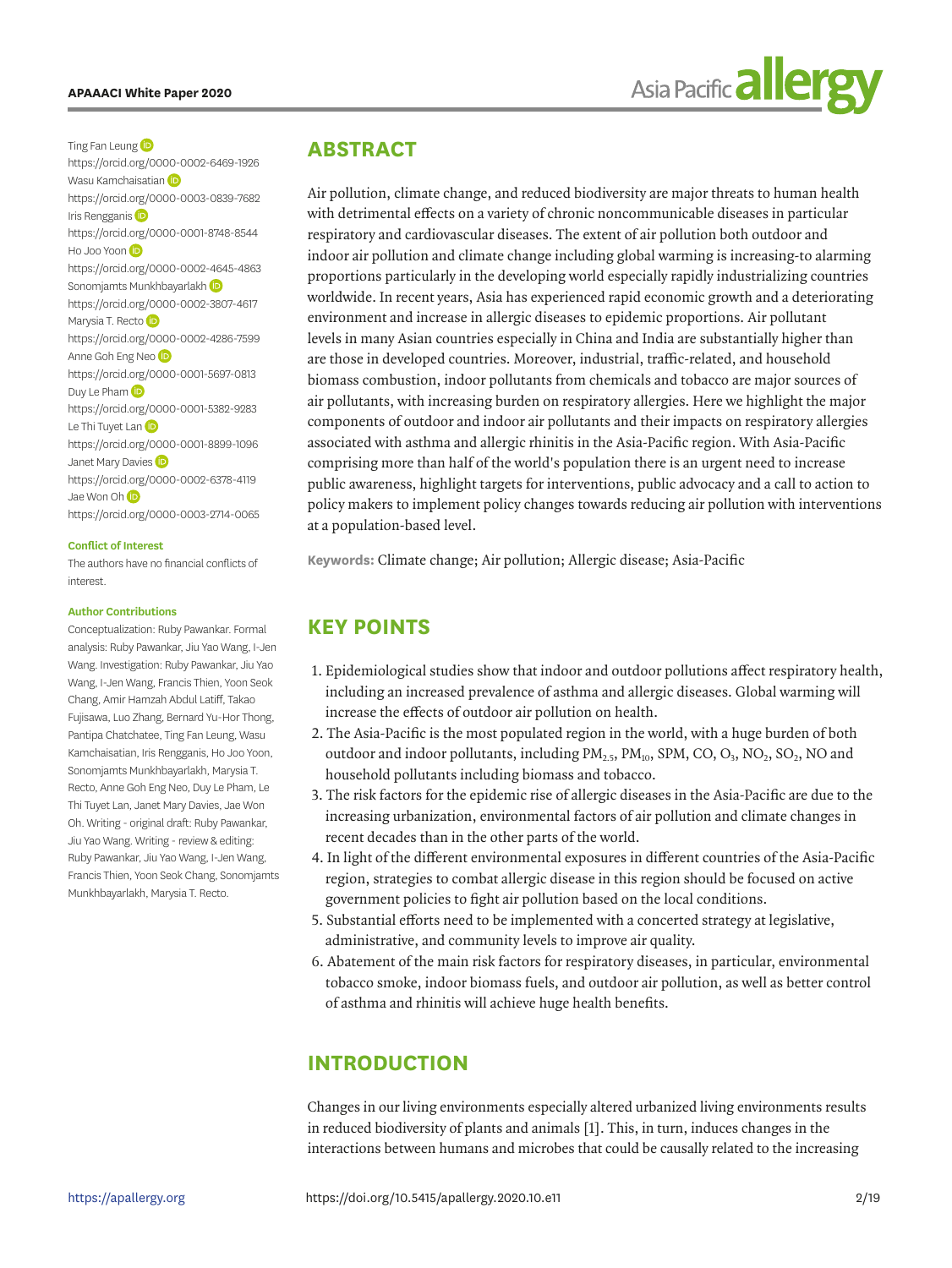

<span id="page-2-2"></span><span id="page-2-0"></span>prevalence of respiratory diseases like asthma and allergic rhinitis [\[1,](#page-15-0) [2\]](#page-15-1). Constant exposure to outdoor pollutants like carbon dioxide  $(CO<sub>2</sub>)$ , sulfur dioxide  $(SO<sub>2</sub>)$ , ozone  $(O<sub>3</sub>)$ , and indoor pollutants like tobacco smoke and chemicals leading to limited plant, animal and microbial life lead to immune dysfunction and impaired tolerance in humans [\[3,](#page-15-2) [4](#page-15-3)]. Epidemiological and experimental studies have shed light on the relationship between these environmental factors and allergic respiratory diseases [\[5](#page-15-4)[-12\]](#page-15-5) such as rhinitis and asthma. The Asia Pacific Association of Allergy, Asthma and Clinical Immunology (APAAACI) white paper highlights the current status of air pollution in the Asia-Pacific region, and the impact of air pollution (both outdoor and indoor), climate change and reduced biodiversity on respiratory allergies. The APAAACI plans to build a consortium and calls to action for the health and environmental global bodies and national authorities to address this major threat to human health.

# **OVERVIEW OF CLIMATE CHANGE AND AIR POLLUTION IN ASIA-PACIFIC ON RESPIRATORY ALLERGY DISEASE**

<span id="page-2-3"></span><span id="page-2-1"></span>**Climate change on respiratory allergy in the Asia-Pacific** Climate change correlates with [\[8,](#page-15-6) [9](#page-15-7), [13,](#page-15-8) [14](#page-15-9)] the increasing concentration of  $CO<sub>2</sub>$  in the atmosphere, can accelerate plant growth; increase pollen production, allergen potency, release and dispersion of pollen, accelerate the onset of the pollen season as well as lengthen the duration of the pollen season and allow the emergence of new pollen species which are not endemic to the area. Westernized diets and lifestyle, urbanization coupled with increased vehicular emissions correlate with an increase in the incidence of respiratory allergies in people living in urban versus rural areas [[8,](#page-15-6) [9,](#page-15-7) [15\]](#page-15-10). In South-East Asia, air pollution is one consequence of a massive exodus from farm to city that has occurred in recent decades. The change has contributed to rising emissions from both vehicles and factories, especially coal-fired power plants, and an emerging middle class that increasingly desires a range of consumer goods that are common in Europe and the United States. According to the World Health Organization (WHO), nearly one million of the 3.7 million people who died from ambient air pollution in 2012 lived in South-East Asia [\[9](#page-15-7)].

#### **Air pollution and respiratory allergies in the Asia-Pacific**

Air pollution has become a growing concern, especially in urban cities with rapidly developing economies, increasing infrastructure, numbers of vehicles, and reduced green spaces. Fossil fuel and transportation are the main sources of air pollution (e.g., sulfur oxide and nitrous) released into the atmosphere leading to health problems, poor air quality, and acid rain. A global study that 9–23 million and 5–10 million annual asthma emergency room visits globally in 2015 could be attributable to  $O<sub>3</sub>$  and particulate matter (PM) with a diameter of 2.5  $\mu$ m or less (PM<sub>2.5</sub>), respectively, representing 8%–20% and 4%–9% of the annual number of global visits, respectively [[15\]](#page-15-10). Anthropogenic emissions were responsible for ~37% and 73% of  $O_3$  and PM<sub>2.5</sub> impacts, respectively. Remaining impacts were attributable to naturally occurring  $O_3$  precursor emissions (e.g., from vegetation, lightning) and PM<sub>2.5</sub> (e.g., dust, sea salt), though several of these sources are also influenced by humans. The largest impacts were estimated in China and India.

The top 3 countries for both asthma incidence and prevalence in Asia were India, China, and Indonesia, driven largely by population size nearly half  $(48%)$  of estimated O<sub>3</sub>-attributable and over half (56%) of PM<sub>2.5</sub>-attributable asthma emergency room visits were estimated in Southeast Asia (includes India), and western Pacific regions (includes China).  $O<sub>3</sub>$  and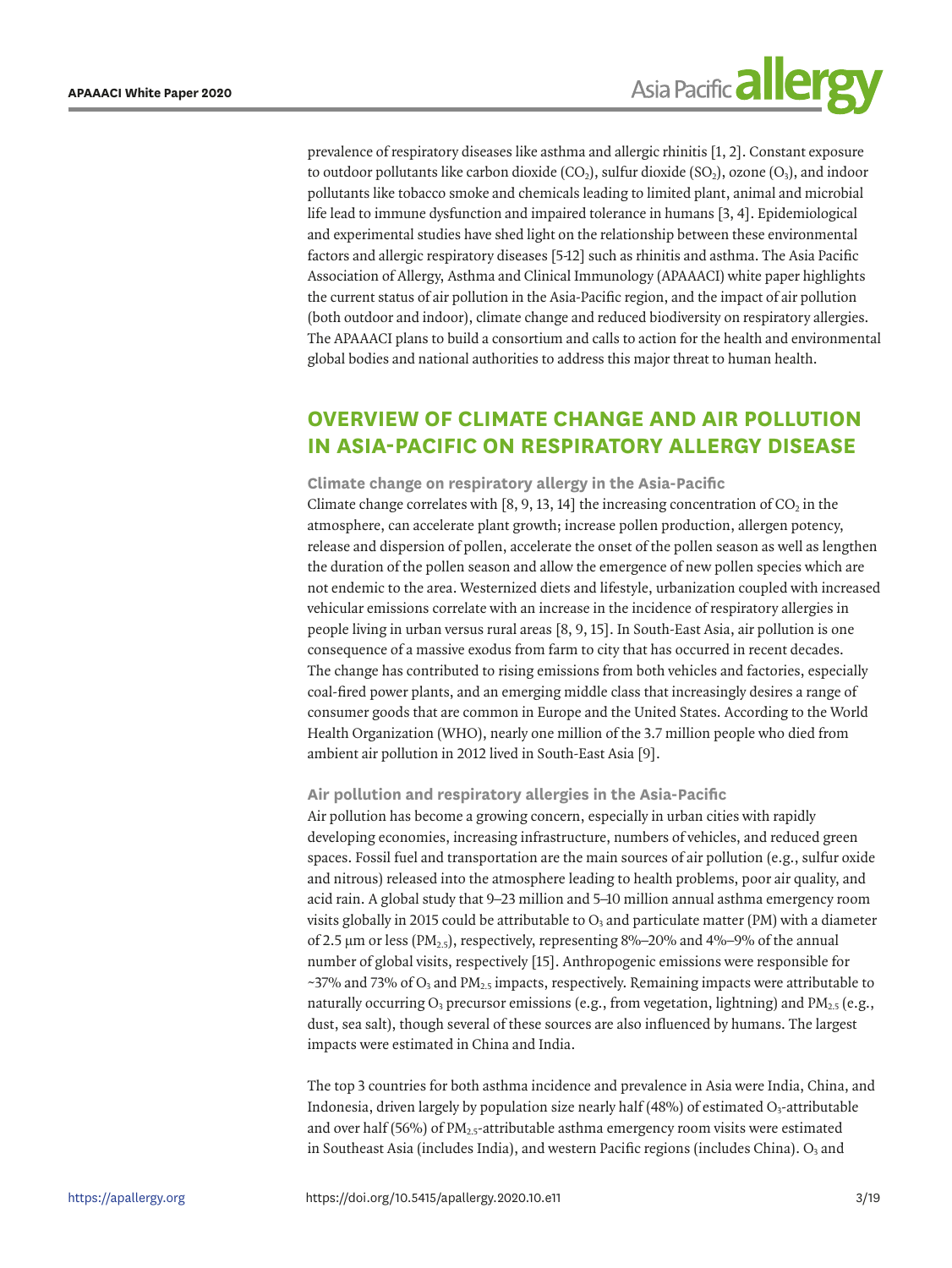

<span id="page-3-2"></span> $PM_{25}$  were estimated to be responsible for 6%–23% and 1%–12%, respectively, of all asthma emergency room visits [\[15\]](#page-15-10). Of all countries globally, India and China had the most estimated asthma emergency room visits attributable to total air pollution concentrations, respectively contributing 23% and 10% of global asthma emergency room visits estimated to be associated with  $O_3$ , 30% and 12% for PM<sub>2.5</sub>, and 15% and 17% for nitrogen dioxide (NO<sub>2</sub>). In this global study,16 million new pediatric asthma cases could occur globally each year due to anthropogenic  $PM<sub>25</sub>$  concentrations, translating to 33% of global pediatric asthma incidence. The percentage of national pediatric asthma incidence that may be attributable to anthropogenic PM<sub>2.5</sub> was estimated to be 57% in India, 51% in China, and over 70% in Bangladesh. Approximately half of estimated  $NO<sub>2</sub>$ - and  $PM<sub>25</sub>$ -attributable new asthma cases were in the Southeast Asia and western Pacific regions. Estimated asthma incidence attributable to NO<sub>2</sub> and PM<sub>25</sub> translates to  $\sim$ 1:7 million disability-adjusted life years (DALYs) among children (~97% of these attributable to  $PM_{25}$ ), adding ~8% to the most recently estimated DALY burden from ambient air pollution among all ages. Results are 1.2 and 1.6 times higher when using total concentrations for  $NO<sub>2</sub>$  and  $PM<sub>2.5</sub>$ , respectively.

#### CO<sub>2</sub>

<span id="page-3-3"></span><span id="page-3-1"></span><span id="page-3-0"></span>CO2 is the most important anthropogenic greenhouse gas, and its atmospheric concentration has increased from 280 ppm to 379 ppm in 2005 [\[1,](#page-15-0) [2](#page-15-1)]. Over the last 50 years, global earth's temperature has markedly risen [\[5](#page-15-4)]. About 75% of the anthropogenic  $CO<sub>2</sub>$  emissions to the atmosphere during the past 50 years resulted from fossil fuel burning [\[16\]](#page-16-0). The key determinants of greenhouse gas emissions are energy production, transportation, agriculture, food production, and waste management [\[6\]](#page-15-11). Moreover, rising temperatures contribute to the elevation of the concentrations of  $O_3$  and PM at ground level [\[9](#page-15-7), [10](#page-15-12)]. Various measures to reduce greenhouse gas emissions may have positive benefits for health and the need for a political multigovernmental agreement on the reduction of  $CO<sub>2</sub>$  in atmosphere is essential.

<span id="page-3-4"></span>Urbanization, high levels of vehicle emissions and westernized lifestyle have been shown to increase the frequency of seasonal respiratory allergy in people living in urban areas in comparison with those living in rural areas [[17\]](#page-16-1). Wayne et al. [\[18\]](#page-16-2) observed that a doubling of the atmospheric  $CO<sub>2</sub>$  concentration stimulated ragweed-pollen production by 61% more per plant. Furthermore, ragweed pollen collected along high-traffic roads showed a higher allergen city due to traffic-related pollution. In Southeast Asia, wherein only 2 seasons (wet and dry) are present, perennial allergen exposure is common. A study in Taiwan revealed that most patients with allergic rhinitis were sensitized with perennial allergens such as dust mite, cockroaches, and pollen in the context of a highly polluted environment. Thus, increased and persistent allergen load may lead to worsening disease manifestations year-round [\[19\]](#page-16-3).

#### <span id="page-3-5"></span> $\mathbf{O}_3$

 $O<sub>3</sub>$  has been reported to cause respiratory symptoms by inducing increase in airway responsiveness, airway injury and inflammation and systemic oxidative stress  $[20]$  $[20]$  $[20]$ .  $O_3$  and fine  $PM<sub>25</sub>$  are associated with respiratory symptoms and increased use of rescue medication among asthmatic children using maintenance medication. A 50 parts per billion (ppb) increase in 1-hour  $O_3$  was associated with increased likelihood of wheeze (35%) and chest tightness (47%). The highest levels of  $O<sub>3</sub>$  (1-hour or 8-hour averages) were associated with increased shortness of breath and rescue medication use [[20\]](#page-16-4). Particular PM and diesel exhaust particle,  $O_3$ , NO<sub>2</sub>, and SO<sub>2</sub>—can exacerbate airway inflammation in susceptible subjects, causing increased permeability, easier penetration of allergens into the mucus membranes, and easier interaction with immune cells [\[20](#page-16-4)]. There is also evidence that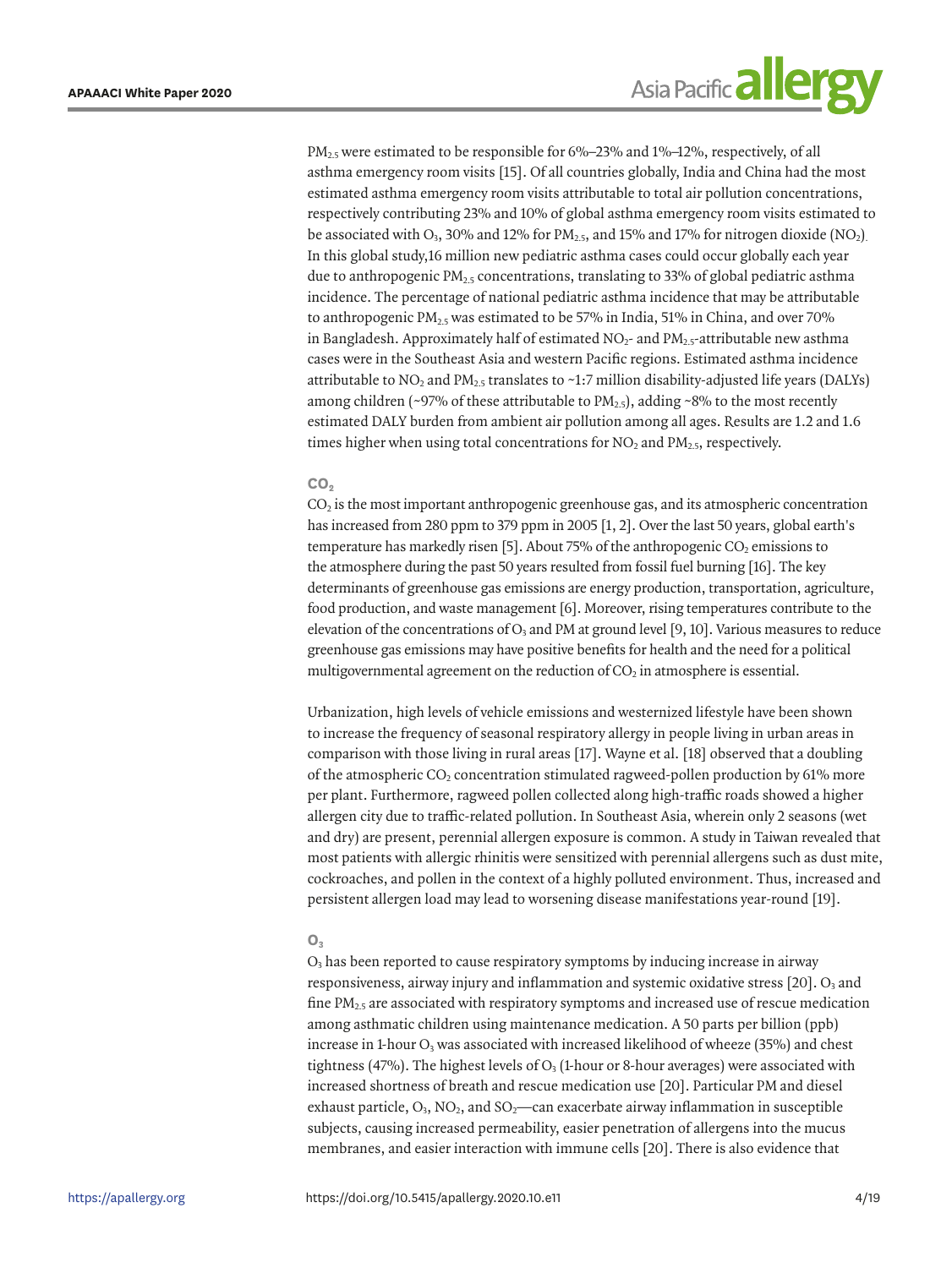predisposed subjects have increased airway reactivity induced by air pollution and increased bronchial responsiveness to inhaled allergens [[20](#page-16-4)].

Regional weather (changes of wind patterns, precipitation timing and intensity, increase of temperature) also can affect the severity and frequency of air pollution episodes. Tropospheric  $O<sub>3</sub>$  is formed in the presence of bright sunshine and high temperatures by the reaction between volatile organic compounds (VOCs) and nitrogen oxides (NOx), both emitted from natural and anthropogenic sources. An association between tropospheric  $O<sub>3</sub>$ concentrations and temperature has been demonstrated from measurements in outdoor smog chambers and from measurements in ambient air, even if it does not occur when the ratio of VOCs to NOx is low. Tropospheric  $O<sub>3</sub>$  concentrations are increasing in most regions, and this trend is expected to continue over the next 50 years. Understanding the complexity and uncertainty of current and future weather patterns in the subtropical and tropical climate zones of the Asia-Pacific are of particular importance.

#### **Risk factors and the impact of changing environment on the pollinosis in the Asia-Pacific**

<span id="page-4-1"></span>Pollen from birch trees exposed to higher O<sub>3</sub>-levels induces larger wheals and flares in skin prick test compared to lower  $O_3$ -exposed pollen suggesting an allergenicity increasing effect of  $O_3$ [[10](#page-15-12), [18](#page-16-2), [21\]](#page-16-5). Changes in temperature and precipitation patterns may also increase the frequency and severity of forest fires, sometimes with dire public health consequences. Changes in wind patterns may increase episodes of long-distance transport of pollutants as well as of pollen grains, making large-scale circulation patterns as important as regional ones [\[20](#page-16-4)].

Climate change appears to induce an increased concentration of all health-related air pollutants. Climate change influences not only the levels and the type of air pollution but also of allergenic pollen. Global warming affects the onset, duration, and intensity of the pollen season, as well as the pollen allergen potency. Over the last decades, many studies have shown changes in the production, dispersion, and allergen content of pollen and spores and that nature of the changes may vary in different regions and species. Climate change is also impacting on the biogeographical distribution of plants with consequences for the composition of airborne pollen diversity as well as the magnitude and duration of pollen seasons [\[22](#page-16-6)]. Current knowledge on the worldwide effects of climate change on respiratory allergic diseases is provided by several studies on the relationship between asthma and environmental factors, like meteorological variables, airborne allergens, and air pollution. Published data suggest an increasing effect of aeroallergens on allergic patients, leading to a greater likelihood of development of an allergic respiratory disease in sensitized patients and an aggravation in patients already symptomatic [[20,](#page-16-4) [21\]](#page-16-5).

#### <span id="page-4-4"></span>**Thunderstorm asthma**

<span id="page-4-3"></span><span id="page-4-2"></span><span id="page-4-0"></span>One of the effects of climate change and global warming is an increasing frequency and intensity of floods and cyclones [\[9,](#page-15-7) [10](#page-15-12)]. An example of how this effect can threaten respiratory health is "Thunderstorm related asthma" [\[20](#page-16-4)[-23](#page-16-7)]. Actually, thunderstorms occurring during the pollen season have been observed to induce severe asthma attacks and also deaths in pollen-allergic patients [[20](#page-16-4), [21](#page-16-5)]. Thunderstorm asthma refers to an observed increase in acute bronchospasm cases following the occurrence of thunderstorms in the local vicinity. Evidence suggests these thunderstorm asthma epidemics occurred only during the pollen season, with pollen-allergic patients at highest risk. Events have been reported from Europe, North America, the Middle East, and Australia [\[21](#page-16-5)]. Previously the largest documented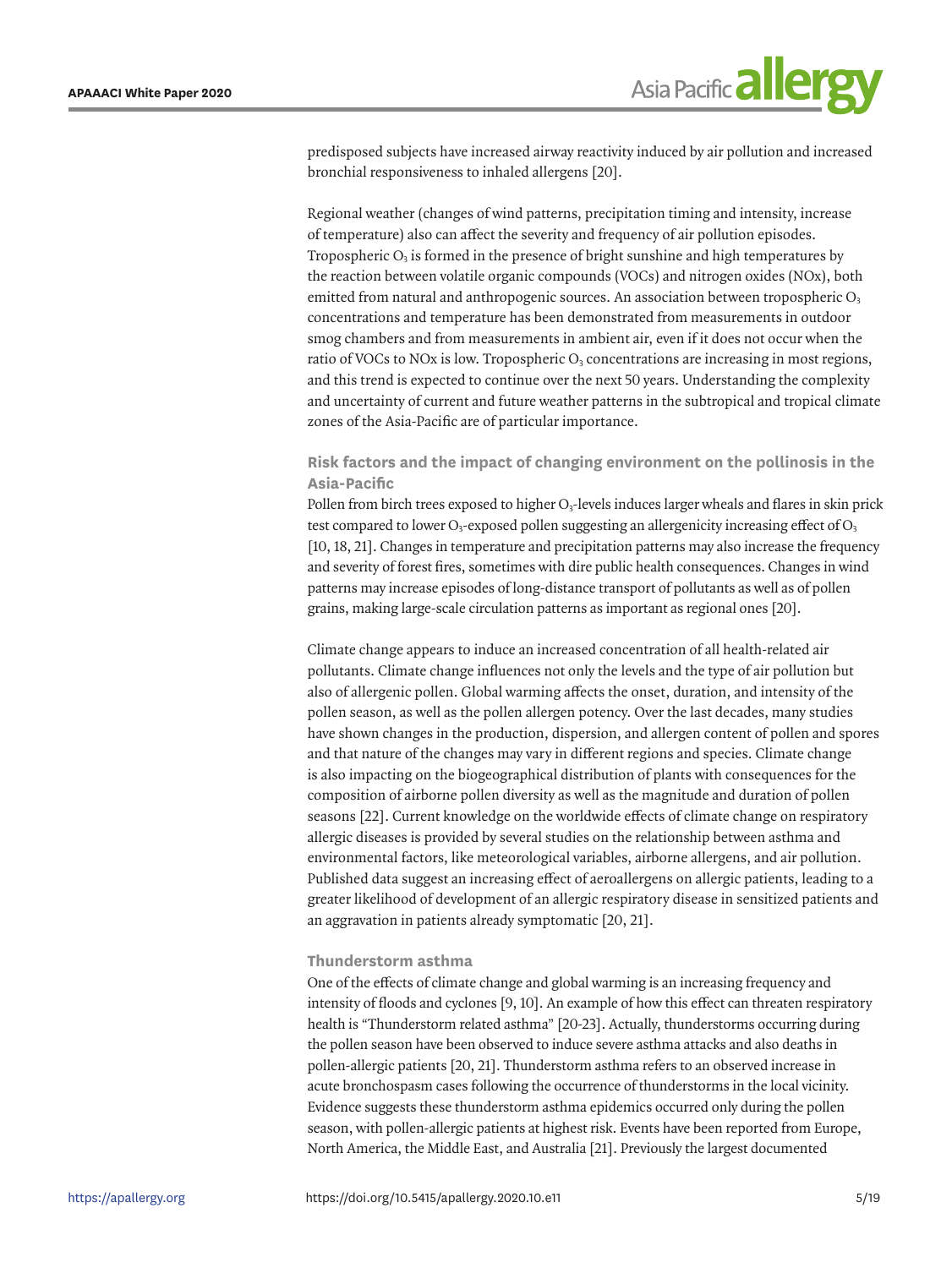outbreak occurred in June 1994, when 640 patients attended London Emergency Departments within a 30-hour period. This has been greatly surpassed by a recent thunderstorm event in Melbourne, Australia on November 21–22, 2016 as more than 9,900 patients presented to hospitals with asthma attacks. In excess of 2,300 emergency calls were received, and despite valiant efforts of emergency services, 10 deaths have been attributed to this tragic crisis [\[23](#page-16-7)]. A pilot questionnaire study of 344 patients who presented to the Emergency Departments in eastern Melbourne received 262 responses (overall response rate 76%). They found that (1) the majority (57%) did not have previous diagnosis of asthma, although most (51%) of these had symptoms suggestive of latent asthma; (2) rhinitis was highly prevalent in 88% of subjects with 71% of these being moderate to severe; (3) 46% of cases were born outside Australia with a mean duration of 16.0±11.9 years living in Australia; (4) there was overrepresentation of non-Caucasian population, with 27% identifying ethnically as Asian (Chinese, Vietnamese, East, or South-East Asian), and 16% as Indian (including subcontinental Sri Lankan, Pakistani, or Bangladeshi) [\[24\]](#page-16-8). This overrepresentation of those born outside Australia (46%), and being of Asian or Indian ethnicity (43%), is far in excess of that expected in the resident population, and has not been previously described. This has been confirmed in a subsequent analysis across the Melbourne population [\[23](#page-16-7)].

#### **Indoor pollutants**

<span id="page-5-0"></span>A third of the world's population uses solid fuel derived from plant material (biomass) or coal for cooking, heating, or lighting. These fuels are smoky, often used in an open fire or simple stove with incomplete combustion, and result in a large amount of household air pollution when smoke is poorly vented. Air pollution is the biggest environmental cause of death worldwide, with household air pollution accounting for about 3·5–4 million deaths every year. In Southeast Asia, many rural and even urban households use coal-based heating systems for cooking due to financial reasons. Women and children living in severe poverty have the greatest exposures to household air pollution. Exposure to particulate emissions poses a variety of public health concerns worldwide, specifically in developing countries. One review summarized the documented studies on indoor PM emissions and their major health concerns in South Asia [[24](#page-16-8)]. Reviewed literature illustrated the alarming levels of indoor air pollution in India, Pakistan, Nepal, and Bangladesh, while Sri Lanka and Bhutan are confronted with relatively lower levels, albeit not safe. Authors found that the reported levels of PM with a diameter of 10  $\mu$ m or less (PM<sub>10</sub>) and PM<sub>2.5</sub> in Nepal, Pakistan, Bangladesh, and India were 2-65, 3-30, 4-22, 2-28, and 1-139, 2-180, 3-77, 1-40 fold higher than WHO standards for indoor PM<sub>10</sub> (50 μg/m<sup>3</sup>) and PM<sub>2.5</sub> (25 μg/m<sup>3</sup>), respectively. Regarding indoor air pollutionmediated health concerns, mortality rates and incidences of respiratory and nonrespiratory diseases were increasing with alarming rates, specifically in India, Pakistan, Nepal, and Bangladesh. The major cause might be the reliance of approximately 80% population on conventional biomass burning in the region. Current review also highlighted the prospects of indoor air pollution reduction strategies, which in future can help to improve the status of indoor air quality and public health in South Asia.

VOCs are a group of carbon-based chemicals that easily evaporate at room temperature. Many common household materials and products, such as paints and cleaning products, give off VOCs. Common VOCs include acetone, benzene, ethylene glycol, formaldehyde, methylene chloride, perchloroethylene, toluene, and xylene. Several studies suggest that exposure to VOCs may make symptoms worse in people who have asthma or are particularly sensitive to chemicals. VOCs particularly affect indoor air quality—concentrations of many VOCs are consistently higher indoors (up to 10 times higher) than outdoors (US Environmental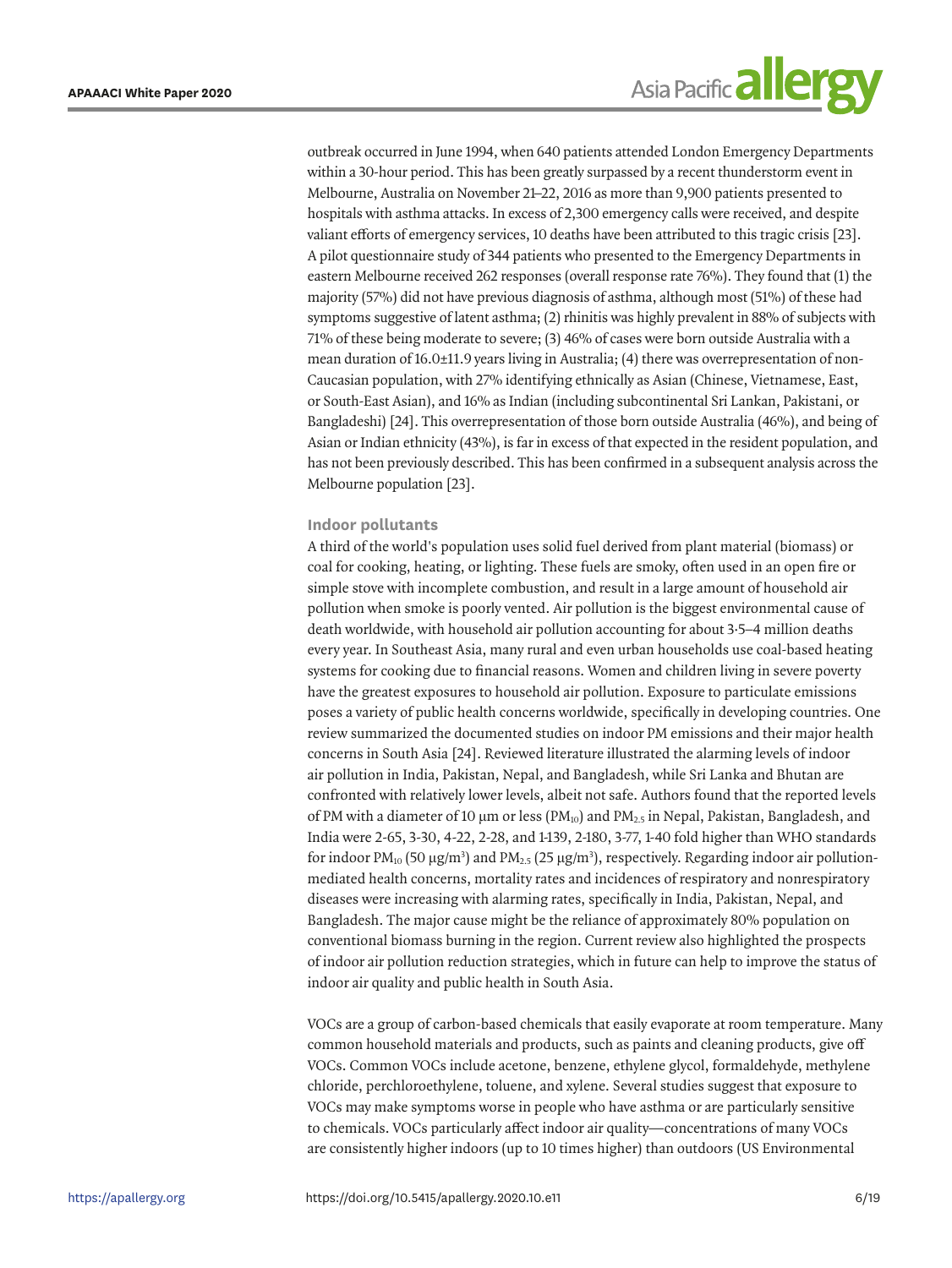Protection Agency 2016). Some VOCs are known to be air toxics. Government regulations on using low-VOC products have not been strictly enforced or developed in Asia mainly because of unavailability of these products or their restrictive costs.

# <span id="page-6-0"></span>**COUNTRY WISE INFORMATION ON AIR POLLUTION AND IMPACT ON RESPIRATORY ALLERGIC DISEASES IN THE ASIA-PACIFIC (Summarized in [Table 1](#page-13-0) With References [[23](#page-16-7)-[48](#page-18-0)])**

#### **Australia**

Australia's metropolitan cities all experience episodes of poor air quality (measured in terms of particulate pollution, or pollution by  $O_3$  and its precursors NOx and VOCs). The frequency, duration, and severity of these episodes are strongly influenced by short-term meteorological conditions (principally temperature and wind conditions), in combination with local topography, as well as atypical events such as dust storms, bushfire smoke or accidental releases, such as from factory fires or chemical spills. Air quality is usually restored to acceptable levels once the immediate conditions change, either through a change in the wind, cessation of the emissions or dispersion of the pollutant. According to the recent report from Australian government, air quality is usually restored to acceptable levels in urban center, whereas air pollution is most prevalent. All levels of government play a role in preventing or minimizing air pollutant emissions, through such measures as national air quality standards, and emissions standards for vehicles and industry. Levels of lead and  $NO<sub>2</sub>$  have declined markedly in all centers in recent decades.  $O<sub>3</sub>$  levels have remained stable since the 2011 state of the environment report. Levels of  $PM_{10}$  now rarely exceed the national standard. However, the advisory limit for  $PM<sub>25</sub>$  is frequently exceeded because of extreme events such as bushfires, smog and dust storms.

Climate change may influence the frequency of respiratory allergies and epidemic level asthma events like the one that occurred during the pandemic thunderstorm-induced asthma of Melbourne in 2016, with the involvement of more than 9,000 persons and 10 deaths. The thunderstorm arising in a rural area swept across Melbourne with a sudden change in temperature, wind speed and direction occurred on a day with extreme concentration of grass pollen in the air. It is proposed that this led to a major rise in concentration of pollen grains, hydration and rupture of pollens by osmotic shock with release of allergen-carrying paucimicronic particles of respirable size such as starch granules and other cytoplasmic components into the atmosphere. This resulted in the inhalation of these particles by those who had seasonal allergic rhinitis to the pollen with or without prediagnosed asthma and the onset of asthma epidemics. Therefore, patients with pollen allergy should be aware of the danger of being outdoors during a thunderstorm in the pollen season.

#### **China**

From the study of the burden of air pollution and weather condition on daily respiratory deaths among older adults in China, Jinan from 2011 to 2017, outdoor air pollution was significantly related to mortality from all respiratory diseases especially from chronic airway disease in Jinan, China. An increase of 10 mg/m<sup>3</sup> or 10 ppb of  $\text{PM}_{2.5}$ ,  $\text{PM}_{10}$ , SO<sub>2</sub>, NO<sub>2</sub>, and O<sub>3</sub> corresponds to increments in mortality caused by chronic airway disease of 0.243% at lag 1 day, 0.127% at lag 1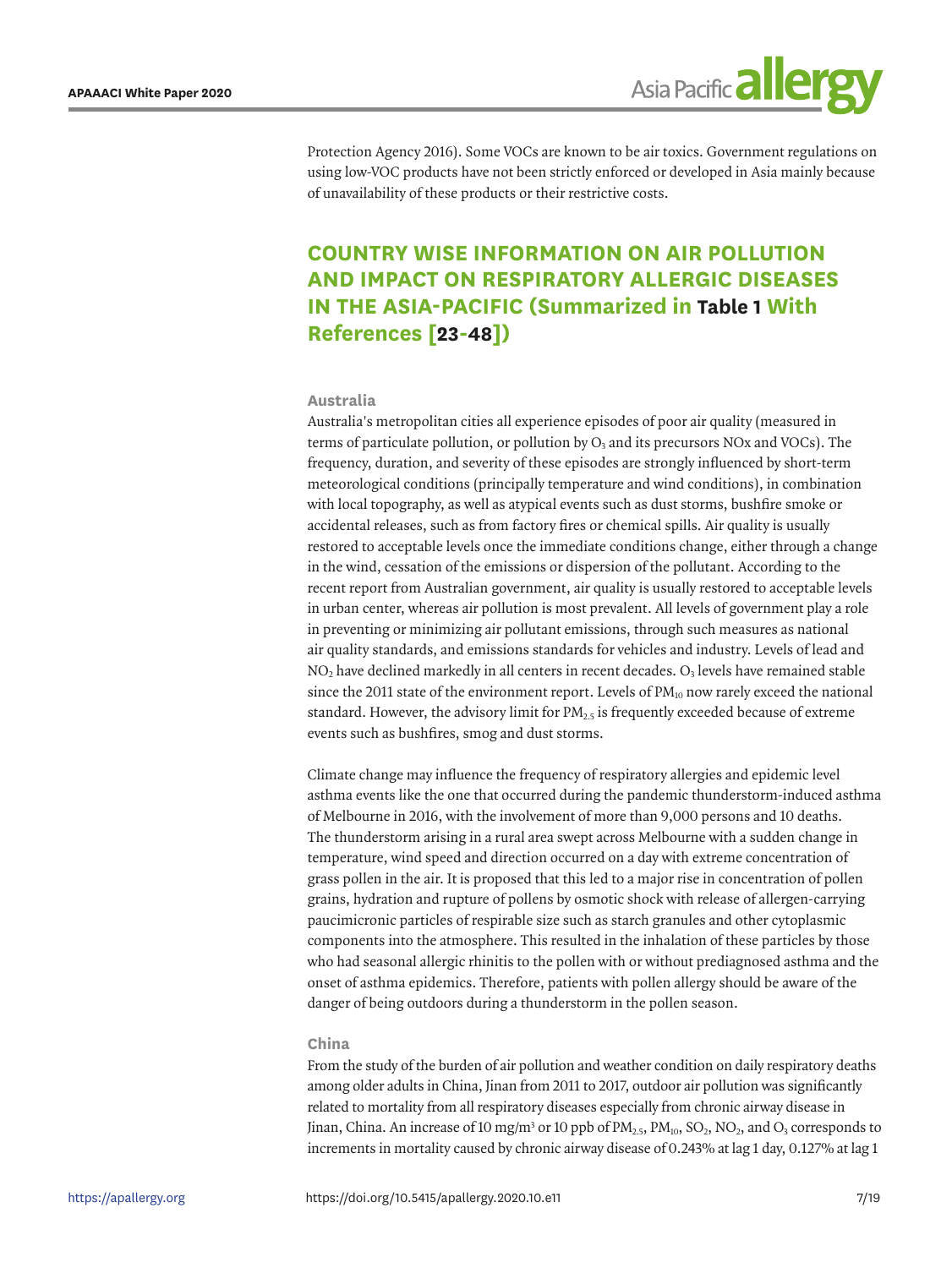day, 0.603% at lag 3 day, 0.649% at lag 0 day, and 0.944% at lag 1 day, respectively. The effects of air pollutants were usually greater in females and varied by respiratory subgroups. Sex, age, temperature, humidity, pressure, and wind speed may modify the short-term effects of outdoor air pollution on mortality in Jinan. Spearman correlation analysis suggested that there was a significant association between meteorological indexes and air pollutants. Compared with the other pollutants,  $O_3$  had a stronger effect on respiratory deaths among the elderly. Moreover, chronic airway diseases were more susceptible to air pollution.

#### **Hong Kong**

From a cohort study in Hong Kong regarding the household incense burning and children's respiratory health, incense burning was associated with 48.6mL/min lower maximum midexpiratory flow in boys. In follow-up, incense burning was associated with reduced peak expiratory flow growth in all participants. The authors also found that incense burning was associated with increased prevalence of bronchitis and bronchiolitis. Incense burning was also associated with higher prevalence of pneumonia (odds ratio [OR], 2.79) and wheezing (OR, 1.49) in boys, but not in girls. The respiratory effects of secondhand smoke have been widely studied, supporting a causal relation between parental smoking and respiratory symptoms, including cough, phlegm, breathlessness, and wheeze, in children aged 5–16 years. Ventilation systems may reduce but not eliminate secondhand smoke exposure. From of cross-section study in Hong Kong on the relationship of exposure to secondhand smoke from neighbors and respiratory symptoms in never-smoking adolescents, they found in all study subjects, 33.2% were exposed to secondhand smoke at home, including 16.2% from inside the home only, 10.0% from neighbors only and 7.0% from both. The prevalence of secondhand smoke exposure from neighbors was 17.1%, including 13.5% for 1–4 days/wk and 3.6% for 5–7 days/wk. In never-smokers, respiratory symptoms were significantly associated with secondhand smoke exposure from neighbors with adjusted odds ratio (95% confidence interval [CI]) of 1.29 for any exposure, 1.21 for 1–4 days/wk and 1.63 for 5–7 days/wk. They concluded that second-hand smoking exposure at home from neighbors was prevalent in adolescents due to Hong Kong's crowded living condition, and was associated with respiratory symptoms in never-smokers.

#### **India**

Global burden of disease data analysis revealed more than one million premature deaths attributable to ambient air pollution in 2015 in India. More than one million additional deaths can be attributed to household air pollution.  $PM<sub>25</sub>$  has been causatively linked with the most premature deaths. Acute respiratory tract infections, asthma, chronic obstructive pulmonary disease (COPD), exacerbations of preexisting obstructive airway disease and lung cancer are proven adverse respiratory effects of air pollution. Targeting air quality standards laid by the WHO can significantly reduce morbidity and mortality because of air pollution in India. India is currently exposed to high levels of ambient and household air pollutants. Respiratory adverse effects of air pollution are significant contributors to morbidity and premature mortality in India. Substantial efforts are being made at legislative, administrative, and community levels to improve air quality. However, much more needs to be done to change the 'status quo' and attain the target air quality standards. According to the report published by the India State-Level Disease Burden Initiative. India has a disproportionately high burden of chronic respiratory diseases. A third of the total global health loss from chronic respiratory diseases occurs in India. There is marked heterogeneity between the states of India in this burden and the associated risks, highlighting the need for individual states to adopt different policy approaches according to the trajectory of the disease burden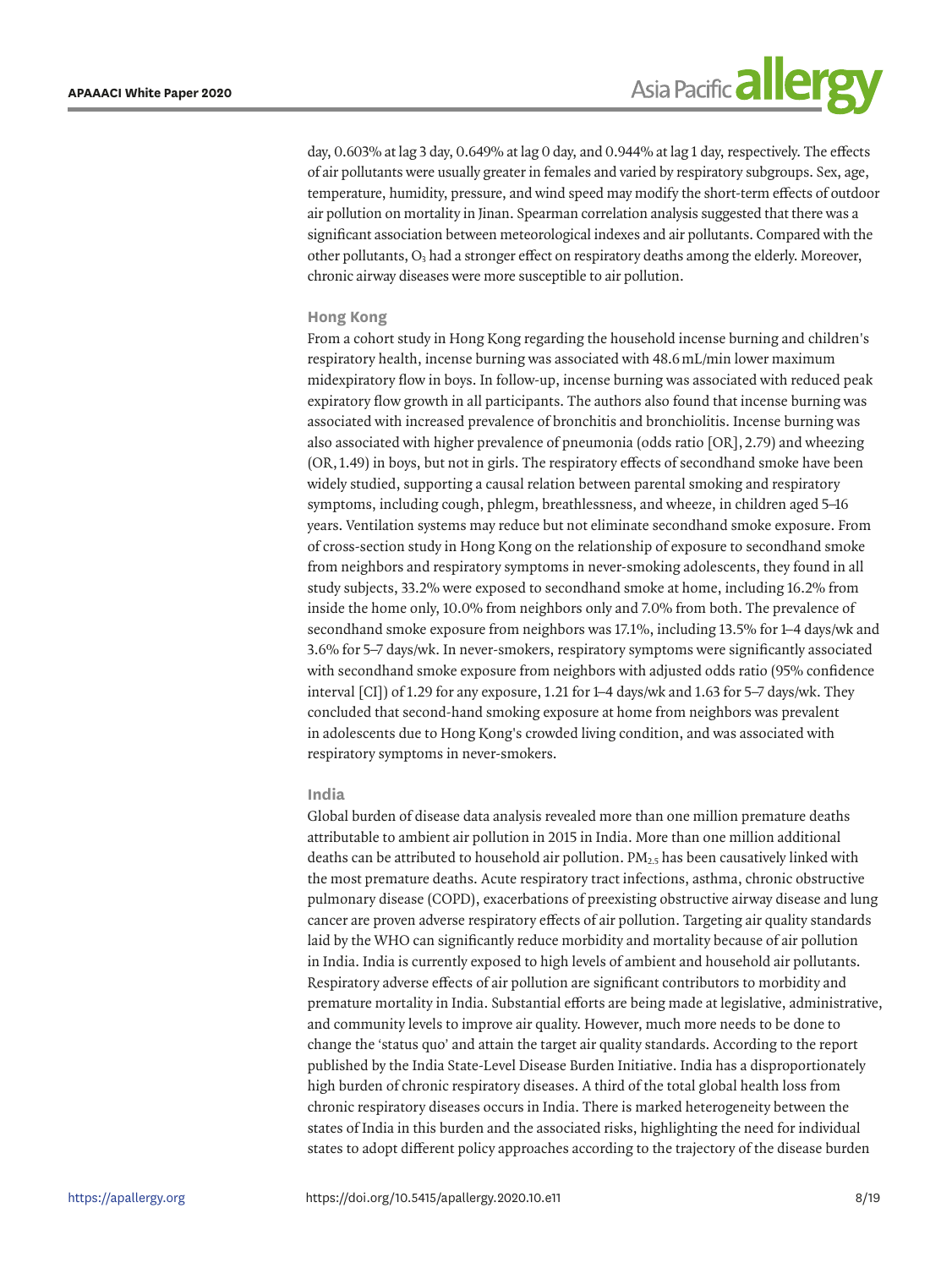they are facing. The increasing contribution of these diseases to the overall disease burden across India and the high rate of health loss from them, especially in the less developed low epidemiological transition level states, highlights the need for focused policy interventions to address this significant cause of disease burden in India.

#### **Indonesia**

According to the WHO, nearly one million of the 3.7 million people who died from ambient air pollution in 2012 lived in South-East Asia. Indonesia, as a part of the South-East Asia area, has encountered similar problems as its economies and populations have boomed. On top of that, Indonesia also faces an added burden, smoke haze produced in several areas such as Sumatra and Borneo islands resulted in spikes of increased pollution and health hazard. Landscape fires that occurred sporadically in several areas of Indonesia, was caused by the opening of palm plantation by burning. Several studies have linked the smoke and haze produced by the fires to chronic respiratory problems. It was estimated that about 339,000 deaths between 1997 and 2006 were associated with landscape fires, and 110,000 deaths occurred in South-East Asia. The rate of mortality especially spiked during the El Nino weather phenomenon, which typically correlates with drier conditions in South-East Asia. Elevated exposure during El Nino years caused 15,000 cardiovascular-linked adult deaths per year, and roughly two-thirds were linked to fine-grained  $PM<sub>25</sub>$  particles.

 $PM<sub>2.5</sub>$  levels across Indonesia, including urban and rural areas, are more than twice the recommended level, and nearly 28% of the population is exposed to household pollution from solid fuels. Many of Indonesian poorest citizens are regularly exposed to air pollution levels as much as 20 times higher than the WHO guidelines. Unfortunately, there was no wide spread real-time data about air quality in Indonesia, the only source is located in the US Embassy in Jakarta and it provided grim results. According to the air quality monitor there have been only 14 days of "good" and safe air to breathe in Jakarta around the year. The lowest and highest level  $PM_{25}$  in the past 48 hours are between 10 to 164, with levels of more than 55.5 considered to be unhealthy and levels above 150.5 considered very unhealthy. There are several health-related effects of air pollution, whether it is indoor or outdoor, such as asthma, allergic rhinitis, and COPD. Unfortunately, there were only limited data available on the subject matter in Indonesia. Data released from the Health Ministry through National Health Survey in 2013 showed that there is an increase in asthma prevalence from 3.5% to 4.5%. The survey data also showed the highest prevalence is in the more than 75 years old age group, although due to the self-reported nature of the survey this data should be interpreted cautiously [[5](#page-15-4)]. Data from the Greenpeace Research Laboratory also sends an alarming result, as there is plan for 4 new coal powered plant, they predicted that there will be an increase in complications caused by  $PM_{2.5}$  and  $NO_2$ , such as lower respiratory infections and COPD. Unfortunately, there was no reliable national data about allergic rhinitis found for the source of this report.

<span id="page-8-0"></span>Seasonal investigations on rainwater chemistry and PM pollution suspended particulate matter (SPM),  $PM_{10}$ , and  $PM_{2.5}$  were conducted to understand the recent state of the ambient air quality in Jakarta, Indonesia. The characteristics of  $PM<sub>2.5</sub>$  were also analyzed during Eid Al Fitr in 2016 and 2017. Based on the observational data, the ambient air quality in Jakarta improved during the period of our study (2000–2016). The chemical constituents, i.e., the anion and cation concentrations, in precipitation show decreasing trends starting from 2006. Moreover, the  $PM_{10}$  and SPM concentrations also decreased slightly. The causes of these favorable trends are climatic conditions—namely, an increasing trend of rainfall—and policy intervention. Additionally, an assessment during the feast of Ied Al Fitr in 2016 and 2017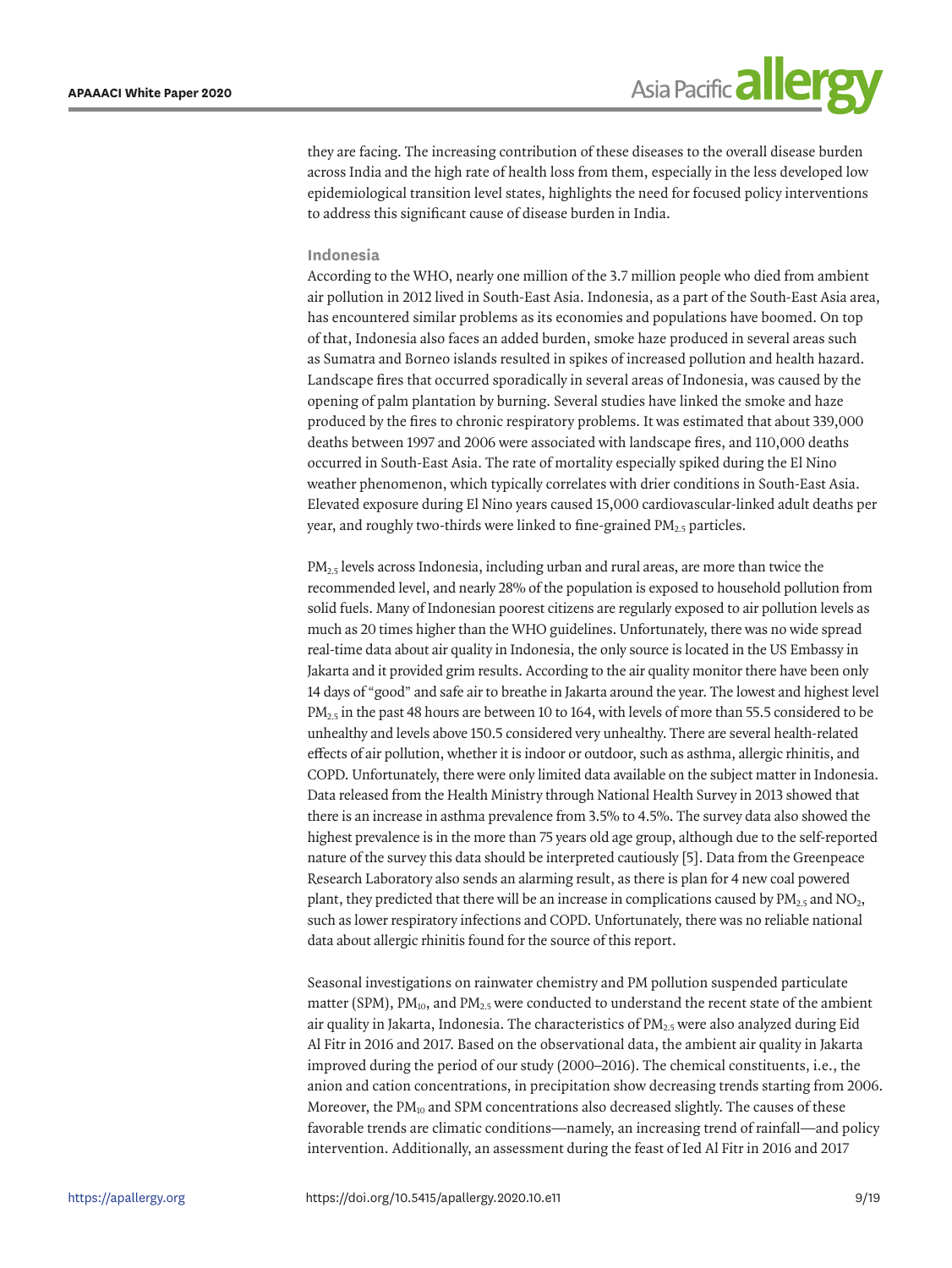indicated a further decrease in  $PM<sub>2.5</sub>$  due to highly reduced inner-city traffic. These events exhibited an extreme reduction of the  $PM_{2.5}$  concentration in Jakarta.

#### **Japan**

During the 1960s, the concentrations of air pollutants particularly that of  $SO<sub>2</sub>$ , were extremely high in many industrial cities in Japan and the prevalence of bronchial asthma and chronic bronchitis increased among residents living in the cities. Many epidemiological studies were conducted, and the findings played an important role in the regulatory control of air pollution. After 1970, the concentration of  $SO<sub>2</sub>$  has decreased markedly, and its adverse health effects have been minimized. On the other hand, the increasing automobile traffic in Japan has caused considerable increases in concentrations of air pollutants, such as NOx and PM. The large-scale epidemiological studies conducted in Japan showed that trafficrelated air pollution was associated with the development of asthma in school children and the persistence of asthmatic symptoms in preschool children. In recent years, however, the concentrations of NOx and PM have gradually decreased, since control measures based on the Automobile NOx/PM law were enforced in 2001. At present, the adverse health effects of airborne  $PM_{2,5}$  and photochemical oxidants have become a major concern. These air pollutants consist of not only emissions from primary sources but also secondary formations in air, and have spread worldwide. Both short- and long-term exposures to these air pollutants are reported to increase the risk of respiratory diseases in the population. In the study of acute effects of ambient  $PM_{2.5}$  on all-cause and cause-specific emergency ambulance dispatches (EAD) in Japan, showed that, in all-cause EAD, significant increases were observed in both shorter lag (lag  $0: 1.24\%$ ) and average lag  $0-1$  (0.64%). Increases of 1.88% and 1.48% in respiratory and neuropsychological EAD outcomes, respectively, were observed at shorter lag per 10- $\mu$ g/m<sup>3</sup> increase in PM<sub>2.5</sub>. While respiratory outcomes demonstrated significant average effects, no significant effect was observed for cardiovascular outcomes. Meanwhile, an inverse association was observed in cerebrovascular outcomes. In summary, effects of  $PM<sub>25</sub>$  on all-cause, respiratory and neuropsychological EAD were acute, with average effects not exceeding 3 days prior to EAD onset.

#### **Korea**

It has been reported that the total Korean environmental burden of disease (DALY) was 17.98 per 1,000 persons in 2007. The most serious risk factor was outdoor air pollution (6.89 per 1,000 persons) followed by occupation (3.29 per 1,000 persons), and indoor air pollution (2.91 per 1,000 persons). The DALY of air pollution (indoor and outdoor) was 9.80 per 1,000 persons, accounting for more than half of the total environmental burden of disease. The burden of COPD, lung cancer, and asthma were 4.07, 3.16, and 1.96 per 1,000 persons, respectively.

In Korea, several studies have reported the relationships between air pollution and asthma outcomes. The majority were based on a single metropolitan city like Seoul or Busan, and measured asthma-related emergency room visits or hospitalization only, which is a marker for severe asthma exacerbations. A recent study in Seoul has suggested the possibility that hourly increase in air pollution may increase the risk of asthma exacerbation. From a population-based case-crossover study using the National Health Insurance and air pollution data between January 1, 2014 and December 31, 2016, the authors found that when compared with the control days, the average number of asthma-related hospital visits on the 24-hour and 2-hour event days for  $PM_{10}$  and  $PM_{25}$  were increased by 4.10%, 3.45%, 5.66%, and 3.74%, respectively. The ratio of an average number of asthma-related hospital visits increased from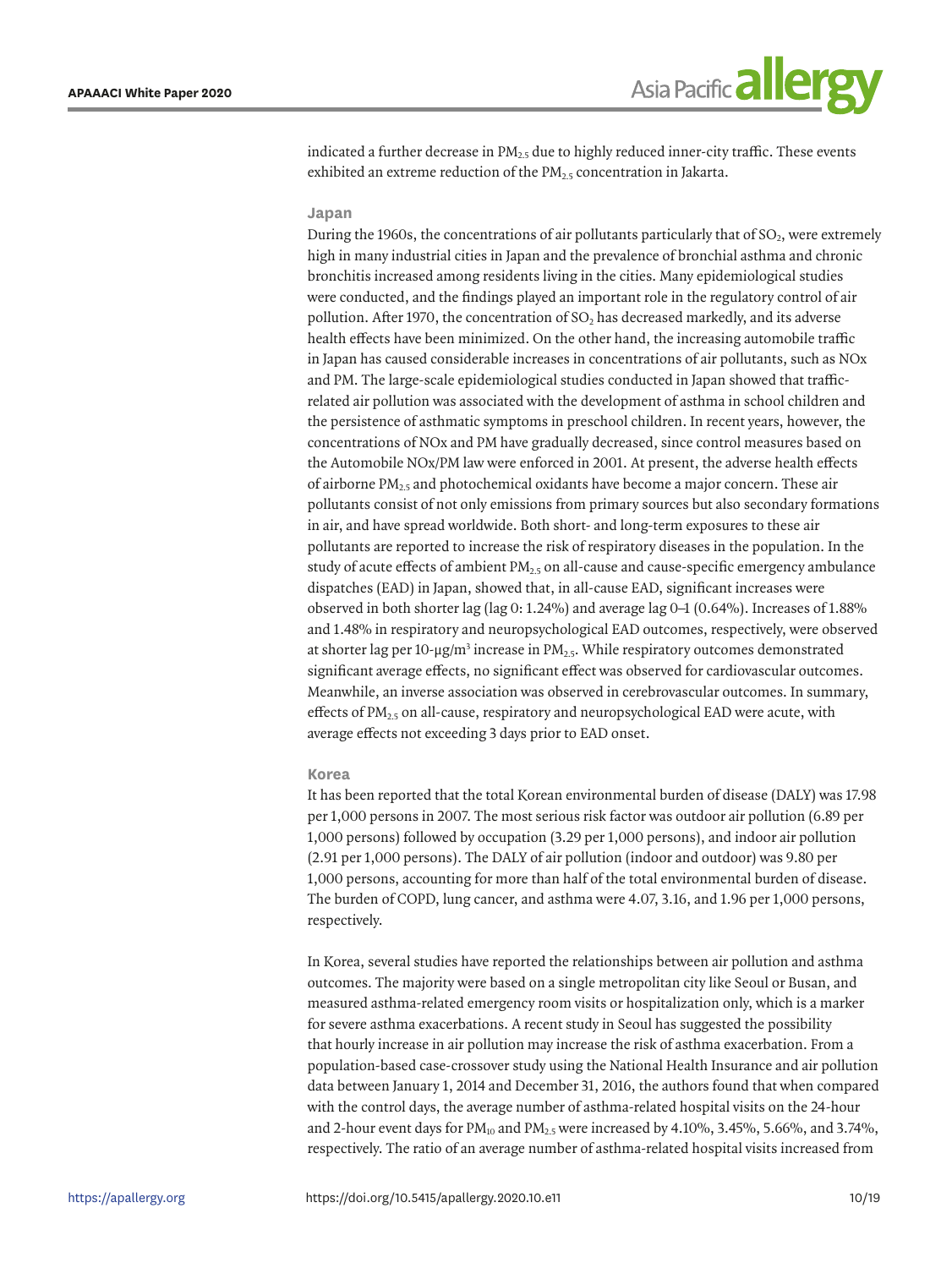the 24-hour event day for  $PM_{10}$  to 4 days after the event day, peaking on the third day after the event day. Hospitalizations also increased on the third day after the event. Although there was a difference in magnitude,  $PM_{2.5}$  exposure showed similar trends when compared with  $PM_{10}$ exposure. They concluded that a significant association between short-term PM exposure exceeding the current daily average environmental standard and asthma-related hospital visits. These results are expected to aid in establishing appropriate environmental standards and relevant policies for PM.

People spend most of time indoors at their homes, schools, buildings, and even underground. Naturally concerns regarding indoor air pollutants have been increased with modern life style. Major indoor air pollutants include VOCs, PM and combustion pollutants such as SO<sub>2</sub>, CO, and NO<sub>2</sub>, Indoor air pollutants come from various sources: Environmental tobacco smoke, furniture, combustion products such as stoves and gas ranges, building materials, and biological agents from mold and animals. Although there are some debates, sick building syndrome (SBS) may stand for the possible clinical manifestations associated with indoor pollutants. Possible symptoms related with SBS are a runny nose, stuffy nose, sneezing, headache, eye dryness, eye irritation, tiredness, skin dryness, chest discomfort, breathing difficulties, sputum, cough, hypersensitivity to pollutions or irritants, wheezing, and any sleeping difficulties. In Korea, a study showed changes in inflammatory markers before and after a move into a new building that had higher levels of ambient VOCs and formaldehyde. Decreased fractional exhaled nitric oxide and an increase in urinary leukotriene E4 after the move suggested changes in the inflammatory environment of the airway, possibly increased non-Th2 inflammation. In another study done in Korea, the researchers showed that urinary levels of VOC metabolites are related with oxidative stress and decreased lung function in the elderly. It has been reported that about half of 314 store workers in underground shopping centers had experienced SBS symptom groups. It has been also reported that children who had moved to a newly built home were 2.92 times (95% CI, 1.76–4.84) and 3.09 times (95% CI, 1.71–5.57) more likely to have overlapped rhinitis (rhinitis with asthma or eczema) or overlapped allergic rhinitis (overlapped rhinitis and exhibiting sensitization to more than one inhaled allergen in the skin prick test) from the phase III International Study of Asthma and Allergies in Childhood study from Korea.

#### **Malaysia**

In a study of the air quality on Langkawi Island, a famous tourist destination in Malaysia, using 13 years of data (1999–2011) recorded by the Malaysian Department of Environment. Variations of 7 air pollutants ( $O_3$ , CO, NO, NO<sub>2</sub>, NOx, SO<sub>2</sub>, and PM<sub>10</sub>) and 3 meteorological factors (temperature, humidity, and wind speed) were analyzed. The results showed  $PM_{10}$ was the dominant air pollutant in Langkawi and values ranged between 5.0 mg/m<sup>3</sup> and 183.2 mg/m<sup>3</sup>. The patterns of monthly values showed that the concentrations of measured air pollutants on Langkawi were higher during the south-west monsoon (June–September) due to seasonal biomass burning activities. High CO/NOx ratio values (between 28.3 and 43.6), low  $SO<sub>2</sub>/NOx$  ratio values (between 0.04 and 0.12) and NO/NO<sub>2</sub> ratio values exceeding 2.2 indicate the source of air pollutants in this area was motor vehicles. The status of air quality on the island could be improved through control on motor vehicle emissions as well as collaborative efforts to reduce regional air pollution, especially from biomass burning.

#### **Mongolia**

A central Asian country bordered by China and Russia, Mongolia is known for its vast tracts of largely empty grassland, freezing winters, and nomadic culture. In recent years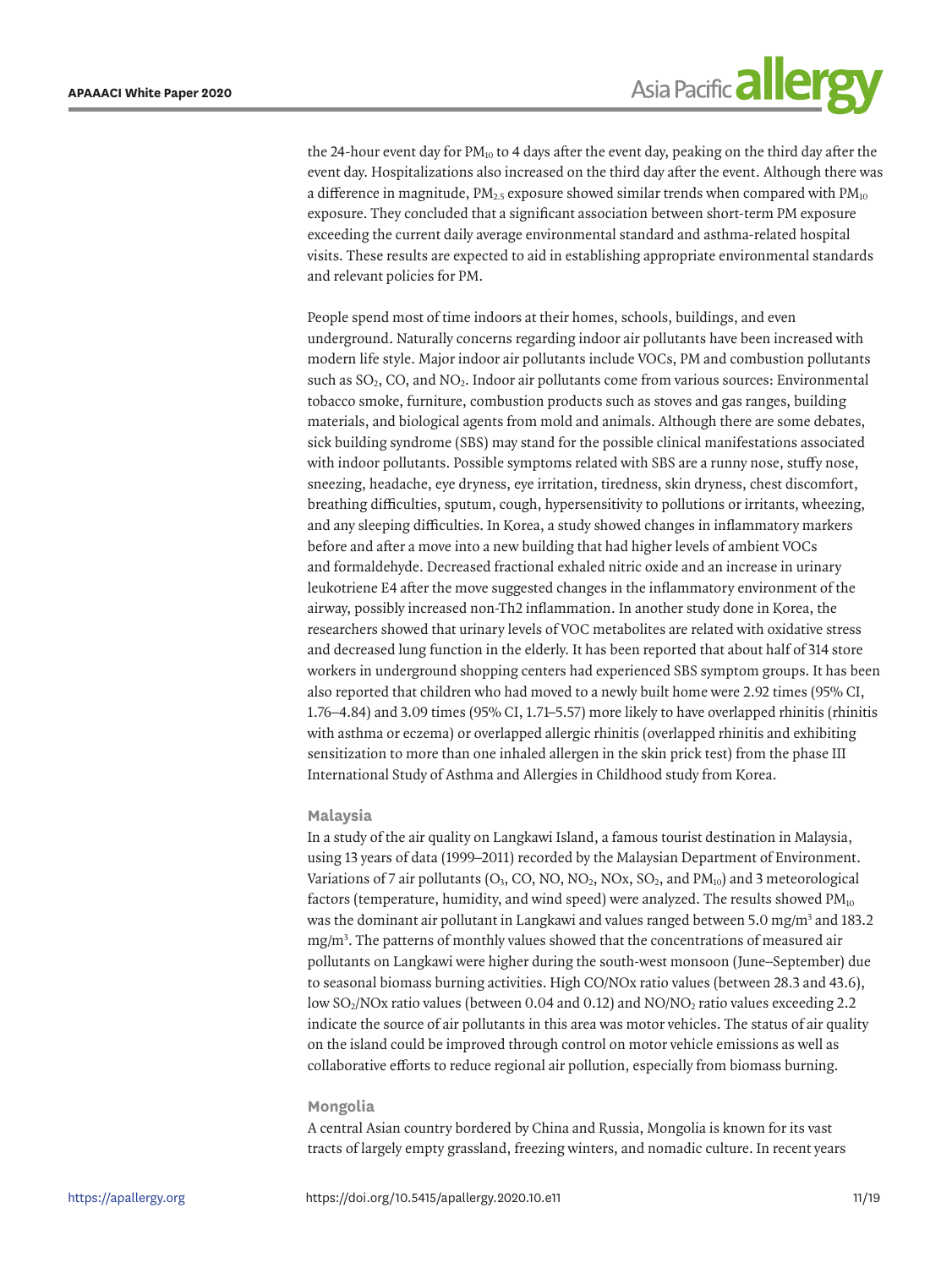it has become known as one of the world's worst air in the winter months, particularly in Ulaanbaatar, where 46% of the country's population resides. The Mongolian National Agency for Meteorology and Environment Monitoring reports that in 2017, in the winter months that extend from November to March, the mean concentration of PM for the country as a whole was between 80–140 μg per cubic meter. In the districts of Ulaanbaatar, the concentration of fine PM can reach well above  $1,000 \mu g/m<sup>3</sup>$ . According to the World Health Organization Regional Office for the Western Pacific policy brief published in 2018, the brief states that 80% of Ulaanbaatar's air pollution in the winter months is caused by households and lowpressure boilers burning raw coal in the districts. The 2017 Mongolia national program on reduction of air and environmental pollution aims by 2025 to decrease air pollutants by 80% and calls for prohibiting the use of unprocessed coal everywhere except in thermal power plants in Ulaanbaatar. The State Great Khural of Mongolia on measures to reduce air pollution based on the Air Law. The Government of Mongolia prohibited use raw coal in Ulaanbaatar since May 15, 2019. In 2020 winter, the environmental pollution decreased air pollutants by 30% in Ulaanbaatar.

#### **Philippines**

In the Philippines, the researchers studied the effect of air pollution on the pulmonary function of high school students studying in a secondary public school in Quezon City. This is a cross-sectional study. 153 students (80 males, 73 females) were included with a mean age of 14.5 years. They found that air pollution may have an effect on the subjects' lung function based on spirometry readings. Only 54.74% had normal lung function test results while 23.36% had reduced FE $F_{25\%2}$ <sub>75%-75%</sub> (forced expiratory flow 25%–75%). Smoking exposure resulted in low lung function values, while no causal association can be made between total suspended particulate levels and lung function in this cross-sectional study.

#### **Singapore**

Atmospheric fine particles in Singapore are generated not only from emissions of common combustion sources such as power plants and motor vehicle traffic, but also from wildfires in the region. Forest and peat fire emissions from Indonesia elevated the  $PM_{2.5}$  concentrations in Singapore several times over the last decade, leading to reduced atmospheric visibility (haze) and respiratory ailments. In late 1994, the air of Singapore was affected by a haze of pollutants originating from forest fires and agricultural burning in south Sumatra, and carried by southwest monsoon winds more than 500 km to Singapore. In a study in Singapore, researchers examined the effect of the haze on asthma in children less than 12 years old. Between September and October, 1994, atmospheric concentration of  $PM_{10}$ was 20% higher than the year's average moving trend. An increase in emergency room attendances for acute childhood asthma was observed in 2 large general hospitals in Singapore. In the following study, positive correlation between levels of air pollutants, i.e.,  $SO_2$ ,  $NO_2$ , and total suspended particles, maximum 1 hour daily average for  $O_3$  and daily Emergency Department visits for asthma was observed in children aged 3–12 years, but not among adolescents and young adults (13–21 years old).

#### **Taiwan**

A case-crossover study in northern Taiwan to assess the associations between 5 major air pollutants and asthma, which demonstrated that a stronger association between  $PM_{10}$  and asthma hospitalization was found in cool temperature (temperature < 25°C ) than in warm temperature (temperature > 25°C ). In addition, the number of outpatients visit due to asthma were higher in the cold season than in the warm season, which may also contribute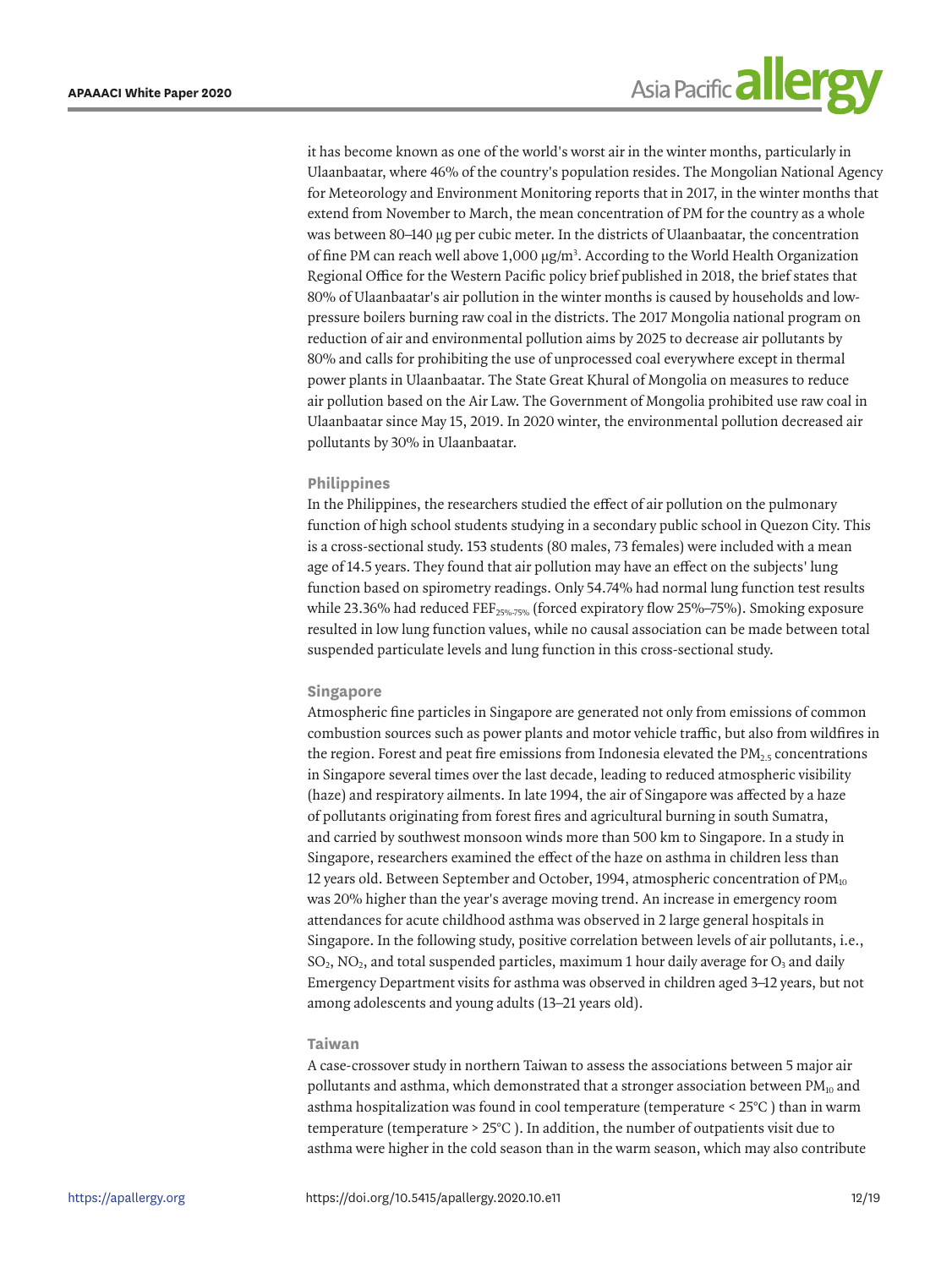to the season-specific association. A nationwide asthma survey on the effects of air pollution in Taiwan using National health research insurance database and evaluated the association between different air pollutants and outpatient and inpatient visits. This study found that CO,  $NO<sub>2</sub>$ , and  $PM<sub>10</sub>$  had significant estimated associations on outpatient visits due to asthma and children are more susceptible than other age groups. A study in 2017 characterized the  $PM_{2.5}$  components in a suburban site of central Taiwan and conducted a time-stratified casecrossover study to elaborate the effects of daily concentration of each  $PM_{2.5}$  component on asthma outpatient visits. Multiple linear regression models were used to back extrapolate the historic concentration of individual components of  $PM_{2.5}$  from 2000 through to 2010, including black carbon and 8 ions, namely, sulfate, nitrate  $[NO<sub>3</sub>]$ , ammonium, chloride, potassium, magnesium, calcium, sodium. The results suggest that exposure to  $NO<sub>3</sub>$ , black carbon, and potassium derived from industry-related combustion or motor vehicles emission sources may increase the risk of asthma outpatient visits, particularly during the cold season.

#### **Thailand**

<span id="page-12-0"></span>Thailand has faced increasing levels of air pollution in the past few years. According to the Pollution Control Department, ground-level  $O<sub>3</sub>$  and airborne particles are the 2 pollutants that pose the greatest threat to human health in Thailand. PM is the most important air pollutant in both urban and rural areas. The sources are from traffic, agricultural burning and forest fires. The study published in 2014 by Guo et al. [[34](#page-17-0)] about the association between air pollution and mortality in Thailand examined the effects of air pollutants including PM  $\leq$  10 mm in aerodynamic diameter (PM<sub>10</sub>), SO<sub>2</sub>, and O<sub>3</sub> on mortality. They found that all air pollutants had significant short-term impacts on nonaccidental mortality. An increase of 10 μg/m<sup>3</sup> in PM<sub>10</sub>, 10 ppb in O<sub>3</sub>, 1 ppb in SO<sub>2</sub> were associated with a 0.40% (95% posterior interval [PI], 0.22%–0.59%), 0.78% (95% PI: 0.20%–1.35%) and 0.34% (95% PI, 0.17%– 0.50%) increase of nonaccidental mortality, respectively.  $O_3$  air pollution is significantly associated with cardiovascular mortality, while  $PM_{10}$  is significantly related to respiratory mortality. Phosri et al. [[35](#page-17-1)] have investigated the effects of ambient air pollution on hospital admissions for cardiovascular and respiratory diseases in Bangkok, Thailand. From January 2006 to December 2014, they found an increase of 10  $\mu$ g/m<sup>3</sup> in O<sub>3</sub>, NO<sub>2</sub>, SO<sub>2</sub>, PM<sub>10</sub>, and 1 mg/ m3 in CO at lag 0–1 day was associated with a 0.14%, 1.28%, 8.42%, 1.04%, and 6.69% increase in cardiovascular admission, respectively; and 0.69%, 1.42%, 4.49%, 1.18%, and 7.69% increase in respiratory admission, respectively. The elderly (≥65 years) seemed to be the most susceptible group to the effect of air pollution, whereas the effect estimate for male and female was not significantly different.

#### <span id="page-12-1"></span>**Vietnam**

In Ho Chi Minh City, Vietnam, average daily concentrations for  $PM_{10}$ ,  $O_3$ ,  $NO_2$ , and SO<sub>2</sub> were 73, 75, 22, and 22 μg/m<sup>3</sup>, respectively, with higher pollutant concentrations observed in the dry season (November through April) compared with the rainy season. To estimate the effect of exposure to air pollution on hospital admissions of young children for acute lower respiratory infection and to explore whether such effects differed between poor children and other children. In the dry season, risks for acute lower respiratory infections (ALRI) hospital admissions with average pollutant lag  $(1-6 \text{ days})$  were highest for NO<sub>2</sub> and SO<sub>2</sub> in the single-pollutant case-crossover analyses, with excess risks of 8.50% and 5.85% observed, respectively. NO<sub>2</sub> and SO<sub>2</sub> effects remained higher than  $PM_{10}$  effects in both the singlepollutant and two-pollutant models. The 2-pollutant model indicated that  $NO<sub>2</sub>$  confounded the PM<sub>10</sub> and SO<sub>2</sub> effects. In the rainy season, negative associations between PM<sub>10</sub> and ALRI admissions were observed. No association with  $O<sub>3</sub>$  was observed in the single-pollutant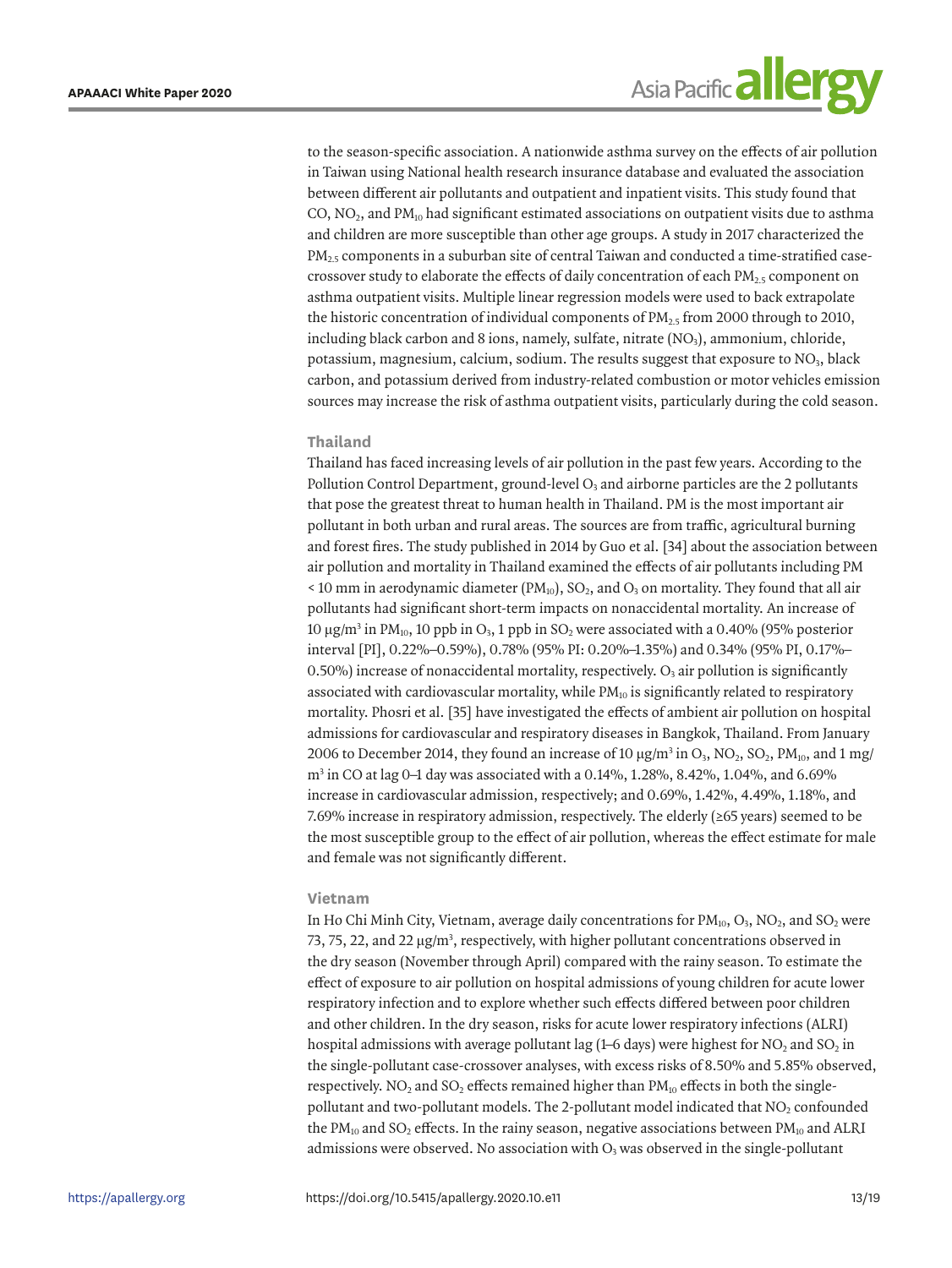<span id="page-13-7"></span><span id="page-13-6"></span><span id="page-13-5"></span><span id="page-13-4"></span><span id="page-13-3"></span><span id="page-13-2"></span><span id="page-13-1"></span>model, but O<sub>3</sub> exposure was negatively associated with ALRI admissions in the 2-pollutant model. There was little evidence of an association between NO<sub>2</sub> and ALRI admissions. As the time between onset of illness and hospital admission was thought to range from 1 to 6 days, ALRI admissions were generally positively associated with ambient levels of  $PM_{10}$ , NO<sub>2</sub>, and SO<sub>2</sub> during the dry season (November–April), but not the rainy season (May–October). Positive associations between  $O_3$  and ALRI admissions were not observed in either season.

#### <span id="page-13-0"></span>**Table 1.** The effect of air pollution on allergic diseases in the different countries of Asia-Pacific

| Australia<br>China | $O_3$ , NOx, and VOC:<br>principally temperature<br>and wind conditions                                                 | Those with higher mean annual residential NO <sub>2</sub> exposure had greater odds of urgent<br>healthcare use in the previous year (OR, 3.45 per one interquartile range increase; 95% CI,                                                                                                                                                                                                                                                                                                                                                                                                                                                                                                                                                                                                                                                                                                                                                                                                                                                                                                                                                                                                                                                                                                                                                                                                                                                                                                                                                                                                | 22,23       |
|--------------------|-------------------------------------------------------------------------------------------------------------------------|---------------------------------------------------------------------------------------------------------------------------------------------------------------------------------------------------------------------------------------------------------------------------------------------------------------------------------------------------------------------------------------------------------------------------------------------------------------------------------------------------------------------------------------------------------------------------------------------------------------------------------------------------------------------------------------------------------------------------------------------------------------------------------------------------------------------------------------------------------------------------------------------------------------------------------------------------------------------------------------------------------------------------------------------------------------------------------------------------------------------------------------------------------------------------------------------------------------------------------------------------------------------------------------------------------------------------------------------------------------------------------------------------------------------------------------------------------------------------------------------------------------------------------------------------------------------------------------------|-------------|
|                    |                                                                                                                         | 1.31-9.10; $p = 0.01$ ).                                                                                                                                                                                                                                                                                                                                                                                                                                                                                                                                                                                                                                                                                                                                                                                                                                                                                                                                                                                                                                                                                                                                                                                                                                                                                                                                                                                                                                                                                                                                                                    |             |
|                    | $PM_{2.5}$ , PM <sub>10</sub> , SO <sub>2</sub> , NO <sub>2</sub> ,<br>and $O_3$                                        | An increase of 10 mg/m <sup>3</sup> or 10 ppb of PM <sub>2.5</sub> , PM <sub>10</sub> , SO <sub>2</sub> , NO <sub>2</sub> , and O <sub>3</sub> corresponds to increments<br>in mortality caused by chronic airway disease of 0.243% (95% CI, 0.172–0.659) at lag 1 day,<br>0.127% (95% CI, 0.161-0.415) at lag 1 day, 0.603% (95% CI, 0.069-1.139) at lag 3 day, 0.649%<br>(95% CI, 0.808-2.128) at lag 0 day and 0.944% (95% CI, 0.156-0.1598) at lag 1 day.<br>$O3$ had a stronger effect on respiratory deaths among the elderly.                                                                                                                                                                                                                                                                                                                                                                                                                                                                                                                                                                                                                                                                                                                                                                                                                                                                                                                                                                                                                                                        | 26          |
| Mongolia           | Households smoking,<br>severe air pollution                                                                             | The asthma prevalence 20.9% in Mongolian children was higher than that in Asia-Pacific<br>countries. It was attributable to households' (especially mothers) smoking in draft-free<br>houses designed for the cold area and severe air pollution due to rapid industrialization and<br>urbanization. Prevalence of current wheezer and diagnosed asthma were 15.7% (95% CI,<br>14.7-16.8) and 4.7% (95% CI, 4.3-5.6) among adults in all age respectively. Prevalence of<br>current allergic rhinitis was 23.6% (95% CI, 22.4-24.9) in all age group. Pollutants are SO <sub>2</sub> , CO,<br>$NO2$ , diesel exhaust particle, and PM <sub>2.5</sub> .                                                                                                                                                                                                                                                                                                                                                                                                                                                                                                                                                                                                                                                                                                                                                                                                                                                                                                                                      | 27,28       |
| Japan              | $SO_2$ , NOx, and PM <sub>2.5</sub>                                                                                     | During the 1960s, air pollutants are particularly $SO_2$ . After 1970, the increasing automobile<br>traffic has caused increases in concentrations of s NOx and PM. At present, PM <sub>2.5</sub> and photo<br>chemical oxidants have become a major concern.                                                                                                                                                                                                                                                                                                                                                                                                                                                                                                                                                                                                                                                                                                                                                                                                                                                                                                                                                                                                                                                                                                                                                                                                                                                                                                                               | 29,30       |
| Korea              | 1. PM <sub>10</sub> , CO, NO <sub>2</sub> , and<br><b>VOC</b><br>2. CO, $NO_2$ , $SO_2$ , and $O_3$                     | 1. Using adults as the referent, the RR of asthma admissions with 10- $\mu$ g/m <sup>3</sup> increase of PM <sub>10</sub><br>is 1.5% (95% CI, 0.1%-2.8%) lower for children, and 1.3% (95% CI, 0.7%-1.9%) higher for<br>the elderly; RR with 1-ppm increase of CO is 1.9% (95% CI, 0.3%-3.8%) lower for children;<br>RR with 1-ppb increase of NO <sub>2</sub> (1 ppb) is 0.5% (95% CI, 0.3%-0.7%) higher for the elderly.<br>PM, and combustion pollutants such as $SO_2$ , CO, and $NO_2$ . Indoor air pollutants come from<br>various sources: Environmental tobacco smoke, furniture, combustion products such as<br>stoves and gas ranges, building materials, and biological agents from mold and animals.<br>VOCs are important indoor air pollutants produced by evaporation at room temperature<br>from diverse sources, such as building materials, paints, cleaning agents, furnishings,<br>adhesives, combustion materials, floor, and wall coverings. Formaldehyde, xylene, toluene,<br>benzene, ethyl-benzene, and phthalate are commonly found VOCs at home or in buildings.<br>Children who had moved to a newly built home were 2.92 times (95% CI, 1.76-4.84) and<br>3.09 times (95% CI, 1.71–5.57) more likely to have overlapped rhinitis (rhinitis with asthma or<br>eczema) or overlapped allergic rhinitis (overlapped rhinitis and exhibiting sensitization to more<br>than one inhaled allergen in the skin prick test) from the phase III ISAAC study from Korea.<br>2. The frequency of asthma treatment during the past 12 months showed a significant increase | 31,48<br>32 |
|                    |                                                                                                                         | with exposure to $NO2$ (1.67; 95% CI, 1.03-2.71) in the complex source zones. The frequency<br>of allergic rhinitis treatment during the past 12 months increased significantly with exposure<br>to black carbon (1.60; 95% CI, 1.36-1.90) ( $p < 0.001$ ), SO <sub>2</sub> (1.09; 95% CI, 1.01-1.17) ( $p < 0.05$ ),<br>NO <sub>2</sub> (1.18; 95% CI, 1.07-1.30) ( $p < 0.01$ ) for all subjects.                                                                                                                                                                                                                                                                                                                                                                                                                                                                                                                                                                                                                                                                                                                                                                                                                                                                                                                                                                                                                                                                                                                                                                                         |             |
| Malaysia           | $O_3$ , CO, NO, NO <sub>2</sub> , NO <sub>x</sub> ,<br>$SO_2$ , and PM <sub>10</sub>                                    | Annual average concentrations of all air pollutants ( $PM_{10}$ , $O_3$ , CO, NO, NO <sub>2</sub> , and NOx) on<br>Langkawi Island were below the suggested limits by RMAQG and the WHO. The diurnal<br>patterns showed an increase in all air pollutant concentrations except $O_3$ during peak hours<br>which are from 07:00 to 08:00 and from 17:00 to 18:00.                                                                                                                                                                                                                                                                                                                                                                                                                                                                                                                                                                                                                                                                                                                                                                                                                                                                                                                                                                                                                                                                                                                                                                                                                            | 33          |
| Thailand           | $O_3$ , NO <sub>2</sub> , SO <sub>2</sub> , PM <sub>10</sub> , and<br>CO                                                | An increase of 10 $\mu$ g/m <sup>3</sup> in O <sub>3</sub> , NO <sub>2</sub> , SO <sub>2</sub> , PM <sub>10</sub> , and 1 mg/m <sup>3</sup> in CO at lag 0-1 day was associated<br>with a 0.69% (95% CI, 0.18-1.21), 1.42% (0.98-1.85), 4.49% (2.22-6.80), 1.18% (0.79-1.57), and<br>7.69% (5.20–10.23) increase in respiratory admission.<br>$PM_{10}$ , SO <sub>2</sub> , and O <sub>3</sub> on mortality. They found that all air pollutants had significant short-term<br>impacts on nonaccidental mortality. An increase of 10 $\mu$ g/m <sup>3</sup> in PM <sub>10</sub> , 10 ppb in O <sub>3</sub> , 1 ppb in<br>SO <sub>2</sub> were associated with a 0.40% (95% posterior interval [PI], 0.22%-0.59%), 0.78% (95%<br>PI, 0.20%-1.35%) and 0.34% (95% PI, 0.17%-0.50%) increase of nonaccidental mortality,<br>respectively. $O_3$ air pollution is significantly associated with cardiovascular mortality, while<br>PM <sub>10</sub> is significantly related to respiratory mortality.                                                                                                                                                                                                                                                                                                                                                                                                                                                                                                                                                                                           | 34,35       |
| Vietnam            | $PM_{10}$ , O <sub>3</sub> , NO <sub>2</sub> , and SO <sub>2</sub><br>were 73, 75, 22, and 22<br>$\mu$ g/m <sup>3</sup> | $PM_{10}$ , O <sub>3</sub> , NO <sub>2</sub> , and SO <sub>2</sub> were 73, 75, 22, and 22 $\mu g/m^3$ , with higher pollutant concentrations<br>observed in the dry season compared with the rainy season.<br>The major cause might be the reliance of approximately 80% population conventional biomass<br>burning in the region.                                                                                                                                                                                                                                                                                                                                                                                                                                                                                                                                                                                                                                                                                                                                                                                                                                                                                                                                                                                                                                                                                                                                                                                                                                                         | $35 - 37$   |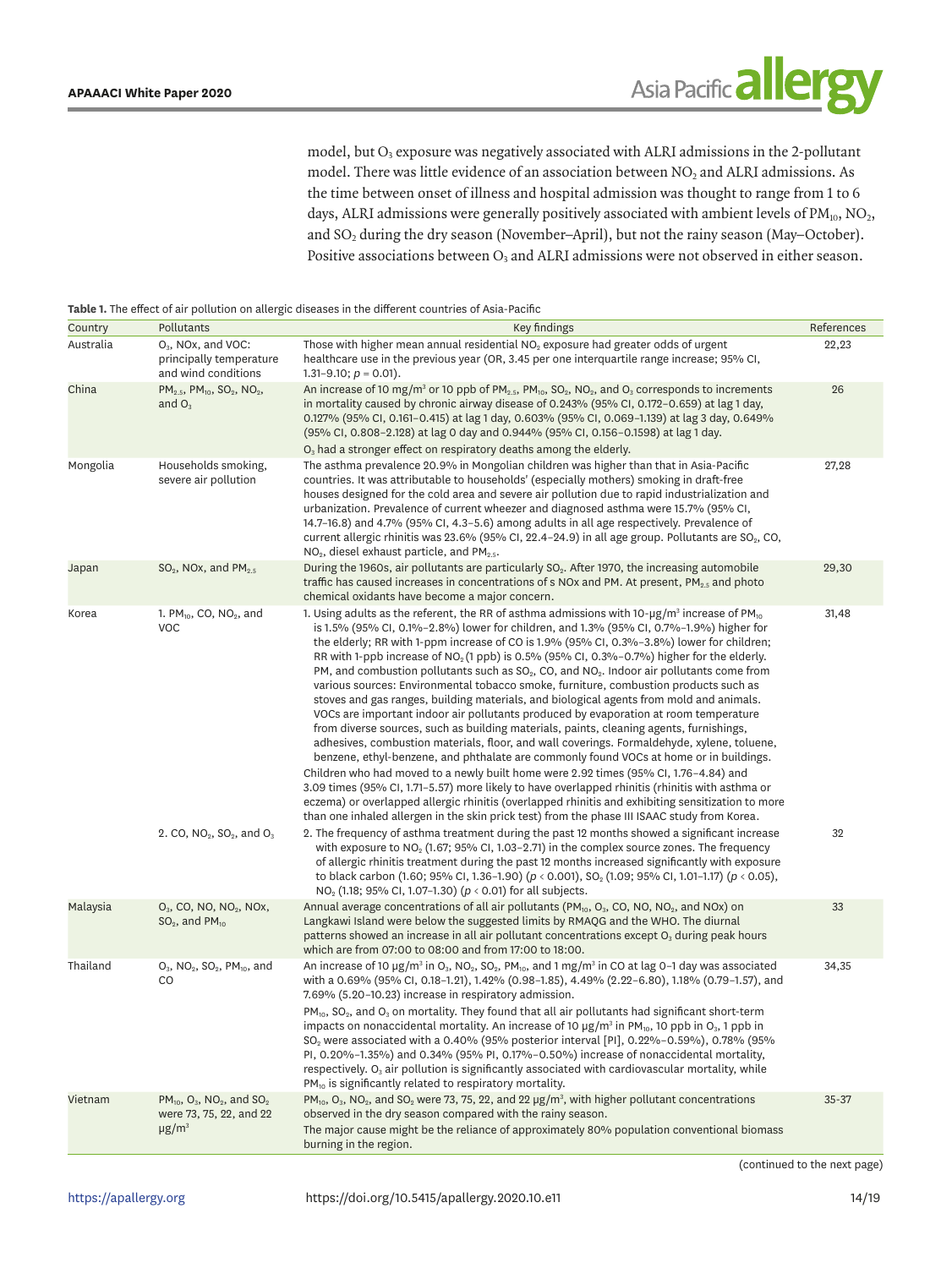#### **Table 1.** (Continued) The effect of air pollution on allergic diseases in the different countries of Asia-Pacific

| Country     | Pollutants                                      | Key findings                                                                                                                                                                                                                                                                                                                                                                                                                                                                                                                                                                                                                                                                                                             | References                       |
|-------------|-------------------------------------------------|--------------------------------------------------------------------------------------------------------------------------------------------------------------------------------------------------------------------------------------------------------------------------------------------------------------------------------------------------------------------------------------------------------------------------------------------------------------------------------------------------------------------------------------------------------------------------------------------------------------------------------------------------------------------------------------------------------------------------|----------------------------------|
| Taiwan      | $PM_{10}$ , $PM_{2.5}$ , CO, and O <sub>3</sub> | 1. Exposure to PM <sub>10</sub> , PM <sub>2.5</sub> , CO, and O <sub>3</sub> was associated with asthma (OR [95% CI]: 1.39<br>[1.03-1.87], 1.45 [1.07-1.97], 1.36 [1.01-1.83], and 0.68 [0.51-0.92]). PM <sub>2.5</sub> may have increased<br>the risk of AR (1.54 [1.03-2.32]).<br>2. Exposure to PM <sub>2.5</sub> and mite allergens had a synergistic effect on the development of<br>asthma. PM <sub>2.5</sub> , PM <sub>10</sub> , O <sub>3</sub> , SO <sub>2</sub> , and NO <sub>2</sub> were positively associated with childhood asthma<br>hospitalization, while $O_3$ was negatively associated with childhood asthma hospitalization.<br>SO <sub>2</sub> was identified as the most significant risk factor. | 37,38                            |
| Hong Kong   | High- or low-pollution<br>district              | Compared to those in the low-pollution district, girls in the high-pollution district (HPD) were<br>at significantly higher risk for cough at night (OR adjusted, 1.81; 95% CI, 1.71-2.78) and phlegm<br>without colds (OR adjusted, 3.84; 95% CI, 1.74-8.47). Marginal significance was reached for<br>elevated risks for asthma, wheezing symptoms, and phlegm without colds among boys in HPD<br>(adjusted OR, 1.71-2.82), and chronic cough among girls in HPD (OR adjusted, 2.03; 95% CI,<br>$0.88 - 4.70$ ).                                                                                                                                                                                                       | 39,40                            |
| India       | $PM_{2.5}$ and $PM_{10}$                        | Short-term exposures to ambient pollutants have strong associations between COPD,<br>respiratory illnesses and higher rates of hospital admission or visit.<br>The long-term effects of ambient air pollution, was associated with deficit lung function,<br>asthma. $PM_{2.5}$ and $PM_{10}$ are primarily responsible for respiratory health problems.                                                                                                                                                                                                                                                                                                                                                                 | $41 - 44$                        |
|             | $PM_{2.5}$ and $PM_{10}$                        | The ORs for the risk of asthma in children with exposure to mild, moderate and heavy traffic<br>pollution compared with minimal traffic pollution were 1.63 (95% CI, 1.43-1.85), 1.71 (95% CI,<br>1.49-1.96). and 1.53 (95% CI, 1.31-1.78) in the younger group. In the older group, they were 1.19<br>(95% CI, 1.04-1.36), 1.51 (95% CI, 1.31-1.75), and 1.51 (95% CI, 1.29-1.76).                                                                                                                                                                                                                                                                                                                                      | 45                               |
| Indonesia   | SPM, $PM_{10}$ , and $PM_{2.5}$                 | An assessment during the feast of led Al Fitr in 2016 and 2017 indicated a further decrease in<br>$PM_{2.5}$ due to highly reduced inner-city traffic. These events exhibited an extreme reduction of<br>the PM <sub>2.5</sub> concentration in Jakarta. Impact only on asthma.                                                                                                                                                                                                                                                                                                                                                                                                                                          | Indonesian<br>Government<br>data |
| Philippines |                                                 | An assessment of 153 highs school students noted that exposure to air pollution affected<br>lung function which only 54.7% having normal lung functions. Exposure to indirect smoking<br>had a large effect on lower lung function values compared to total suspended particulate<br>matter levels.                                                                                                                                                                                                                                                                                                                                                                                                                      | 46                               |

 $O_3$ , ozone; NO<sub>2</sub>, nitrogen dioxide; PM, particulate matter; PM<sub>2.5</sub>, PM with a diameter of 2.5 μm or less; PM<sub>10</sub>, PM with a diameter of 10 μm or less; SO<sub>2</sub>, sulfur dioxide; NOx, nitrogen oxides; VOC, volatile organic compound; OR, odds ratio; CI, confidence interval; RR, relative rate; ISSAC, International Study of Asthma and Allergies in Childhood; RMAQG, Recommended Malaysian Air Quality Guidelines; WHO, World Health Organization; AR, allergic rhinitis; COPD, chronic obstructive pulmonary disease; SPM, suspended particulate matter.

### <span id="page-14-3"></span><span id="page-14-2"></span><span id="page-14-1"></span><span id="page-14-0"></span>**SUMMARY**

The Asia-Pacific which is regarded as the most populated continent in the world, has a huge burden of both outdoor and indoor pollutants, including  $PM_{2.5}$ ,  $PM_{10}$ ,  $SPM$ ,  $CO$ ,  $O_3$ ,  $NO_2$ , SO<sub>2</sub>, NO, and household pollutants including biomass and tobacco. The risk factors for the epidemic rise of allergic diseases in the Asia-Pacific are due to the increasing urbanization, environmental factors of air pollution, lack of environmental awareness programs or pollution control regulations in many countries lack of environmental awareness programs or pollution control regulations in many countries and climate changes in recent decades than the other part of the world. Because of the different environmental exposure in different countries of the Asia-Pacific, strategies to combat allergic disease in the Asia-Pacific region should be focused on active government policies to fight air pollution based on the local data. Substantial efforts need to be implemented with a concerted strategy at legislative, administrative, and community levels to improve air quality. Recent studies have shown that adequate control of allergic airways disease like rhinitis could reduce the impact of air pollution [47].

# <span id="page-14-4"></span>**UNMET RESEARCH NEEDS AND ACTIONS NEEDED**

Collaborative multicity studies in Asia-especially when designed, conducted, and analyzed using a common protocol-will provide more robust air pollution effect estimates for the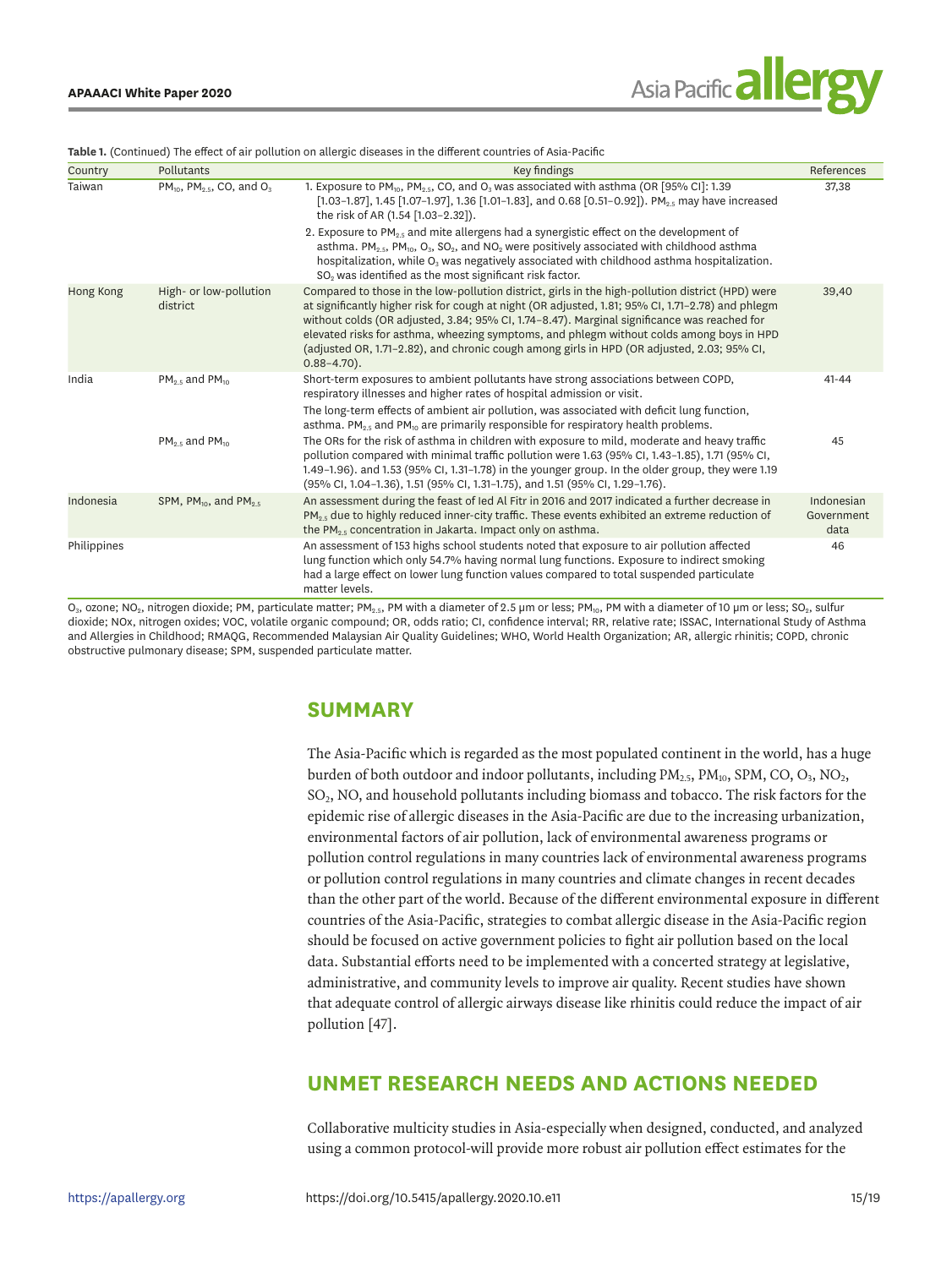region as well as relevant, supportable estimates of local adverse health effects needed by environmental and public-health policymakers.

# **REFERENCES**

- <span id="page-15-0"></span>[1.](#page-3-0) Haahtela T, Holgate S, Pawankar R, Akdis CA, Benjaponpitak S, Caraballo L, Demain J, Portnoy J, von Hertzen LWAO Special Committee on Climate Change and Biodiversity. The biodiversity hypothesis and allergic disease: world allergy organization position statement. World Allergy Organ J 2013;6:3. **[PUBMED](http://www.ncbi.nlm.nih.gov/pubmed/23663440) | [CROSSREF](https://doi.org/10.1186/1939-4551-6-3)**
- <span id="page-15-1"></span>[2.](#page-3-0) Pawankar R, Canonica GW, Holgate ST, Lockey RF, Blaiss M. World Allergy Organization (WAO) White Book on Allergy: Update 2013. Milwaukee (WI): World Allergy Organization; 2013.
- <span id="page-15-2"></span>[3.](#page-2-0) Dockery DW, Stone PH. Cardiovascular risks from fine particulate air pollution. N Engl J Med 2007;356:511-3.

**[PUBMED](http://www.ncbi.nlm.nih.gov/pubmed/17267912) | [CROSSREF](https://doi.org/10.1056/NEJMe068274)**

- <span id="page-15-3"></span>[4.](#page-2-0) Ayres JG, Forsberg B, Annesi-Maesano I, Dey R, Ebi KL, Helms PJ, Medina-Ramón M, Windt M, Forastiere FEnvironment and Health Committee of the European Respiratory Society. Climate change and respiratory disease: European Respiratory Society position statement. Eur Respir J 2009;34:295-302. **[PUBMED](http://www.ncbi.nlm.nih.gov/pubmed/19251790) | [CROSSREF](https://doi.org/10.1183/09031936.00003409)**
- <span id="page-15-4"></span>[5.](#page-8-0) Michelozzi P, Accetta G, De Sario M, D'Ippoliti D, Marino C, Baccini M, Biggeri A, Anderson HR, Katsouyanni K, Ballester F, Bisanti L, Cadum E, Forsberg B, Forastiere F, Goodman PG, Hojs A, Kirchmayer U, Medina S, Paldy A, Schindler C, Sunyer J, Perucci CAPHEWE Collaborative Group. High temperature and hospitalizations for cardiovascular and respiratory causes in 12 European cities. Am J Respir Crit Care Med 2009;179:383-9. **[PUBMED](http://www.ncbi.nlm.nih.gov/pubmed/19060232) | [CROSSREF](https://doi.org/10.1164/rccm.200802-217OC)**
- <span id="page-15-11"></span>[6.](#page-3-1) Robine JM, Cheung SL, Le Roy S, Van Oyen H, Herrmann FR. Report on excess mortality in Europe during summer 2003 (EU Community Action Programme for Public Health, Grant Agreement 2005114). Montpellier: 2003 Heat Wave Project. Europe 2007.
- 7. Baccini M, Biggeri A, Accetta G, Kosatsky T, Katsouyanni K, Analitis A, Anderson HR, Bisanti L, D'Ippoliti D, Danova J, Forsberg B, Medina S, Paldy A, Rabczenko D, Schindler C, Michelozzi P. Heat effects on mortality in 15 European cities. Epidemiology 2008;19:711-9. **[PUBMED](http://www.ncbi.nlm.nih.gov/pubmed/18520615) | [CROSSREF](https://doi.org/10.1097/EDE.0b013e318176bfcd)**
- <span id="page-15-6"></span>[8.](#page-2-1) Delfino RJ, Brummel S, Wu J, Stern H, Ostro B, Lipsett M, Winer A, Street DH, Zhang L, Tjoa T, Gillen DL. The relationship of respiratory and cardiovascular hospital admissions to the southern California wildfires of 2003. Occup Environ Med 2009;66:189-97. **[PUBMED](http://www.ncbi.nlm.nih.gov/pubmed/19017694) | [CROSSREF](https://doi.org/10.1136/oem.2008.041376)**
- <span id="page-15-7"></span>[9.](#page-4-0) Dennekamp M, Abramson MJ. The effects of bushfire smoke on respiratory health. Respirology 2011;16:198-209.

**[PUBMED](http://www.ncbi.nlm.nih.gov/pubmed/20920143) | [CROSSREF](https://doi.org/10.1111/j.1440-1843.2010.01868.x)**

- <span id="page-15-12"></span>[10.](#page-4-0) Takaro TK, Knowlton K, Balmes JR. Climate change and respiratory health: current evidence and knowledge gaps. Expert Rev Respir Med 2013;7:349-61. **[PUBMED](http://www.ncbi.nlm.nih.gov/pubmed/23964626) | [CROSSREF](https://doi.org/10.1586/17476348.2013.814367)**
- 11. D'Amato G, Baena-Cagnani CE, Cecchi L, Annesi-Maesano I, Nunes C, Ansotegui I, D'Amato M, Liccardi G, Sofia M, Canonica WG. Climate change, air pollution and extreme events leading to increasing prevalence of allergic respiratory diseases. Multidiscip Respir Med 2013;8:12. **[PUBMED](http://www.ncbi.nlm.nih.gov/pubmed/23398734) | [CROSSREF](https://doi.org/10.1186/2049-6958-8-12)**
- <span id="page-15-5"></span>[12.](#page-2-2) Filippidou EC, Koukouliata A. Ozone effects on the respiratory system. Prog Health Sci 2011;1:144-55.
- <span id="page-15-8"></span>[13.](#page-2-3) WHO Regional Office for Europe (DK). Review of evidence on health aspects of air pollution: REVIHAAP Project. Copenhagen (Denmark): WHO Regional Office for Europe; 2013.
- <span id="page-15-9"></span>[14.](#page-2-3) Asero R. Birch and ragweed pollinosis north of Milan: a model to investigate the effects of exposure to "new" airborne allergens. Allergy 2002;57:1063-6. **[PUBMED](http://www.ncbi.nlm.nih.gov/pubmed/12359005) | [CROSSREF](https://doi.org/10.1034/j.1398-9995.2002.23766.x)**
- <span id="page-15-10"></span>[15.](#page-3-2) Anenberg SC, Henze DK, Tinney V, Kinney PL, Raich W, Fann N, Malley CS, Roman H, Lamsal L, Duncan B, Martin RV, van Donkelaar A, Brauer M, Doherty R, Jonson JE, Davila Y, Sudo K, Kuylenstierna JC. Estimates of the global burden of ambient PM2:5, ozone, and NO2 on asthma incidence and emergency room visits. Environ Health Perspect 2018;126:107004-1-14. **[CROSSREF](https://doi.org/10.1289/EHP3766)**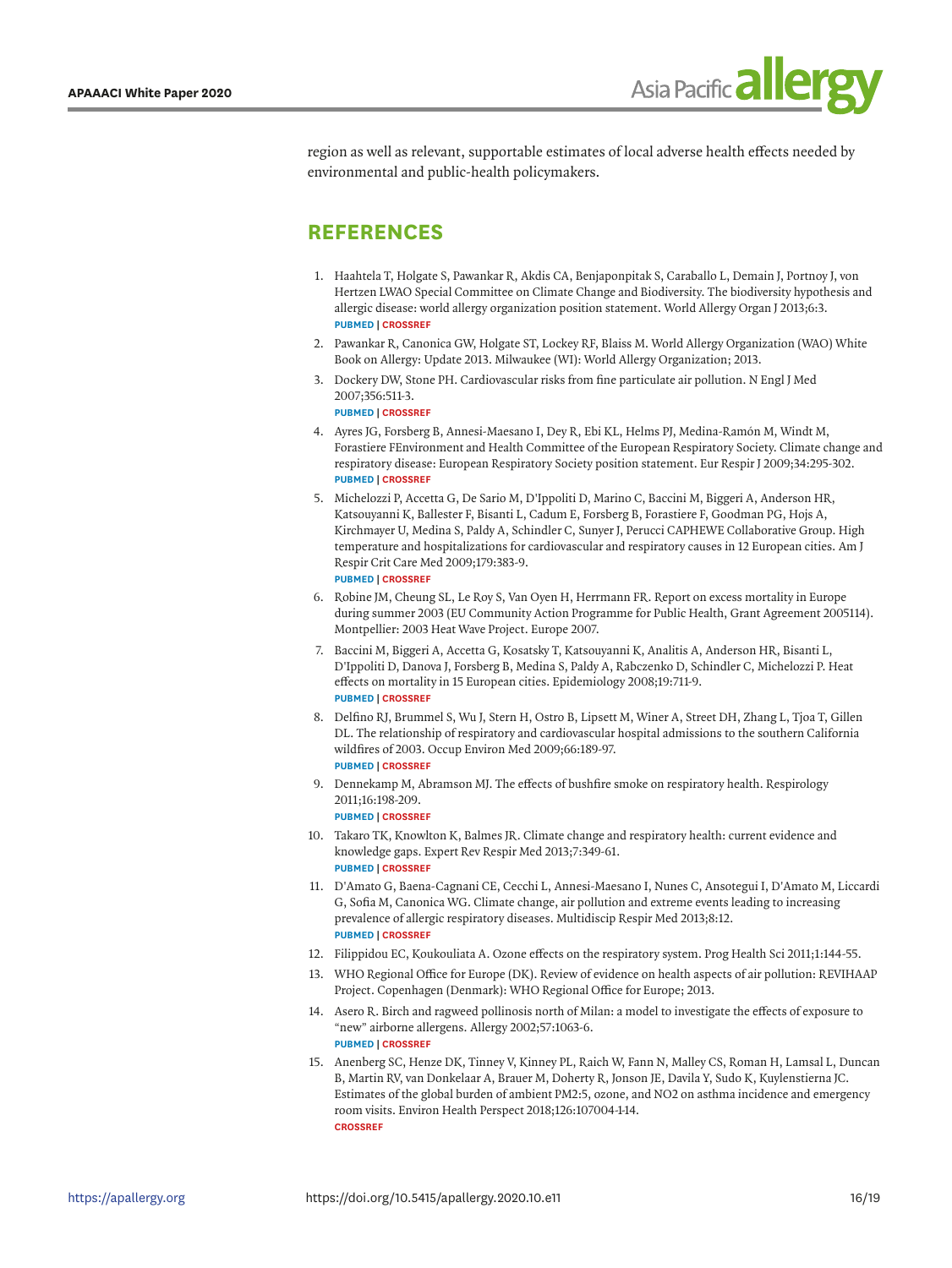- <span id="page-16-0"></span>[16.](#page-3-3) D'Amato G, Liccardi G, D'Amato M, Cazzola M. Outdoor air pollution, climatic changes and allergic bronchial asthma. Eur Respir J 2002;20:763-76. **[PUBMED](http://www.ncbi.nlm.nih.gov/pubmed/12358357) | [CROSSREF](https://doi.org/10.1183/09031936.02.00401402)**
- <span id="page-16-1"></span>[17.](#page-3-4) D'Amato G, Cecchi L. Effects of climate change on environmental factors in respiratory allergic diseases. Clin Exp Allergy 2008;38:1264-74. **[PUBMED](http://www.ncbi.nlm.nih.gov/pubmed/18537982) | [CROSSREF](https://doi.org/10.1111/j.1365-2222.2008.03033.x)**
- <span id="page-16-2"></span>[18.](#page-4-1) Wayne P, Foster S, Connolly J, Bazzaz F, Epstein P. Production of allergenic pollen by ragweed (Ambrosia artemisiifolia L.) is increased in CO2-enriched atmospheres. Ann Allergy Asthma Immunol 2002;88:279-82.

**[PUBMED](http://www.ncbi.nlm.nih.gov/pubmed/11926621) | [CROSSREF](https://doi.org/10.1016/S1081-1206(10)62009-1)**

- <span id="page-16-3"></span>[19.](#page-3-5) Liang KL, Su MC, Shiao JY, Wu SH, Li YH, Jiang RS. Role of pollen allergy in Taiwanese patients with allergic rhinitis. J Formos Med Assoc 2010;109:879-85. **[PUBMED](http://www.ncbi.nlm.nih.gov/pubmed/21195885) | [CROSSREF](https://doi.org/10.1016/S0929-6646(10)60134-9)**
- <span id="page-16-4"></span>[20.](#page-4-2) D'Amato G, Holgate ST, Pawankar R, Ledford DK, Cecchi L, Al-Ahmad M, Al-Enezi F, Al-Muhsen S, Ansotegui I, Baena-Cagnani CE, Baker DJ, Bayram H, Bergmann KC, Boulet LP, Buters JT, D'Amato M, Dorsano S, Douwes J, Finlay SE, Garrasi D, Gómez M, Haahtela T, Halwani R, Hassani Y, Mahboub B, Marks G, Michelozzi P, Montagni M, Nunes C, Oh JJ, Popov TA, Portnoy J, Ridolo E, Rosário N, Rottem M, Sánchez-Borges M, Sibanda E, Sienra-Monge JJ, Vitale C, Annesi-Maesano I. Meteorological conditions, climate change, new emerging factors, and asthma and related allergic disorders. A statement of the World Allergy Organization. World Allergy Organ J 2015;8:25. **[PUBMED](http://www.ncbi.nlm.nih.gov/pubmed/26207160) | [CROSSREF](https://doi.org/10.1186/s40413-015-0073-0)**
- <span id="page-16-5"></span>[21.](#page-4-3) D'Amato G, Pawankar R, Vitale C, Lanza M, Molino A, Stanziola A, Sanduzzi A, Vatrella A, D'Amato M. Climate Change and Air Pollution: Effects on Respiratory Allergy. Allergy Asthma Immunol Res 2016;8:391-5.

#### **[PUBMED](http://www.ncbi.nlm.nih.gov/pubmed/27334776) | [CROSSREF](https://doi.org/10.4168/aair.2016.8.5.391)**

- <span id="page-16-6"></span>[22.](#page-4-4) Davies JM. Pollen allergens. In: Nriagu JO. Encyclopedia of environmental health. 2nd ed. Amsterdam (Netherlands): Elsevier; 2019.
- <span id="page-16-7"></span>[23.](#page-6-0) Thien F, Beggs PJ, Csutoros D, Darvall J, Hew M, Davies JM, Bardin PG, Bannister T, Barnes S, Bellomo R, Byrne T, Casamento A, Conron M, Cross A, Crosswell A, Douglass JA, Durie M, Dyett J, Ebert E, Erbas B, French C, Gelbart B, Gillman A, Harun NS, Huete A, Irving L, Karalapillai D, Ku D, Lachapelle P, Langton D, Lee J, Looker C, MacIsaac C, McCaffrey J, McDonald CF, McGain F, Newbigin E, O'Hehir R, Pilcher D, Prasad S, Rangamuwa K, Ruane L, Sarode V, Silver JD, Southcott AM, Subramaniam A, Suphioglu C, Susanto NH, Sutherland MF, Taori G, Taylor P, Torre P, Vetro J, Wigmore G, Young AC, Guest C. The Melbourne epidemic thunderstorm asthma event 2016: an investigation of environmental triggers, effect on health services, and patient risk factors. Lancet Planet Health 2018;2:e255-63. **[PUBMED](http://www.ncbi.nlm.nih.gov/pubmed/29880157) | [CROSSREF](https://doi.org/10.1016/S2542-5196(18)30120-7)**
- <span id="page-16-8"></span>[24.](#page-5-0) Thien F. Thunderstorm asthma: potential danger but a unique opportunity. Asia Pac Allergy 2017;7:55-6. **[PUBMED](http://www.ncbi.nlm.nih.gov/pubmed/28487835) | [CROSSREF](https://doi.org/10.5415/apallergy.2017.7.2.55)**
- 25. Junaid M, Syed JH, Abbasi NA, Hashmi MZ, Malik RN, Pei DS. Status of indoor air pollution (IAP) through particulate matter (PM) emissions and associated health concerns in South Asia. Chemosphere 2018;191:651-63. **[PUBMED](http://www.ncbi.nlm.nih.gov/pubmed/29078189) | [CROSSREF](https://doi.org/10.1016/j.chemosphere.2017.10.097)**
- <span id="page-16-9"></span>[26.](#page-13-1) Lai VW, Bowatte G, Knibbs LD, Rangamuwa K, Young A, Dharmage S, Thien F. Residential NO<sub>2</sub> exposure is associated with urgent healthcare use in a thunderstorm asthma cohort. Asia Pac Allergy 2018;8:e33. **[PUBMED](http://www.ncbi.nlm.nih.gov/pubmed/30402400) | [CROSSREF](https://doi.org/10.5415/apallergy.2018.8.e33)**
- <span id="page-16-10"></span>[27.](#page-13-2) Sonomjamts M, Dashdemberel S, Logii N, Nakae K, Chigusa Y, Ohhira S, Ito C, Sagara H, Makino S. Prevalence of asthma and allergic rhinitis among adult population in Ulaanbaatar, Mongolia. Asia Pac Allergy 2014;4:25-31. **[PUBMED](http://www.ncbi.nlm.nih.gov/pubmed/24527407) | [CROSSREF](https://doi.org/10.5415/apallergy.2014.4.1.25)**
- 28. Wong CM, Vichit-Vadakan N, Vajanapoom N, Ostro B, Thach TQ, Chau PY, Chan EK, Chung RY, Ou CQ, Yang L, Peiris JS, Thomas GN, Lam TH, Wong TW, Hedley AJ, Kan H, Chen B, Zhao N, London SJ, Song G, Chen G, Zhang Y, Jiang L, Qian Z, He Q, Lin HM, Kong L, Zhou D, Liang S, Zhu Z, Liao D, Liu W, Bentley CM, Dan J, Wang B, Yang N, Xu S, Gong J, Wei H, Sun H, Qin ZHEI Health Review Committee. Part 5. Public health and air pollution in Asia (PAPA): a combined analysis of four studies of air pollution and mortality. Res Rep Health Eff Inst 2010.(154):377-418. **[PUBMED](http://www.ncbi.nlm.nih.gov/pubmed/21446215)**
- <span id="page-16-11"></span>[29.](#page-13-3) Yoshihara S, Munkhbayarlakh S, Makino S, Ito C, Logii N, Dashdemberel S, Sagara H, Fukuda T, Arisaka O. Prevalence of childhood asthma in Ulaanbaatar, Mongolia in 2009. Allergol Int 2016;65:62-7. **[PUBMED](http://www.ncbi.nlm.nih.gov/pubmed/26666488) | [CROSSREF](https://doi.org/10.1016/j.alit.2015.07.009)**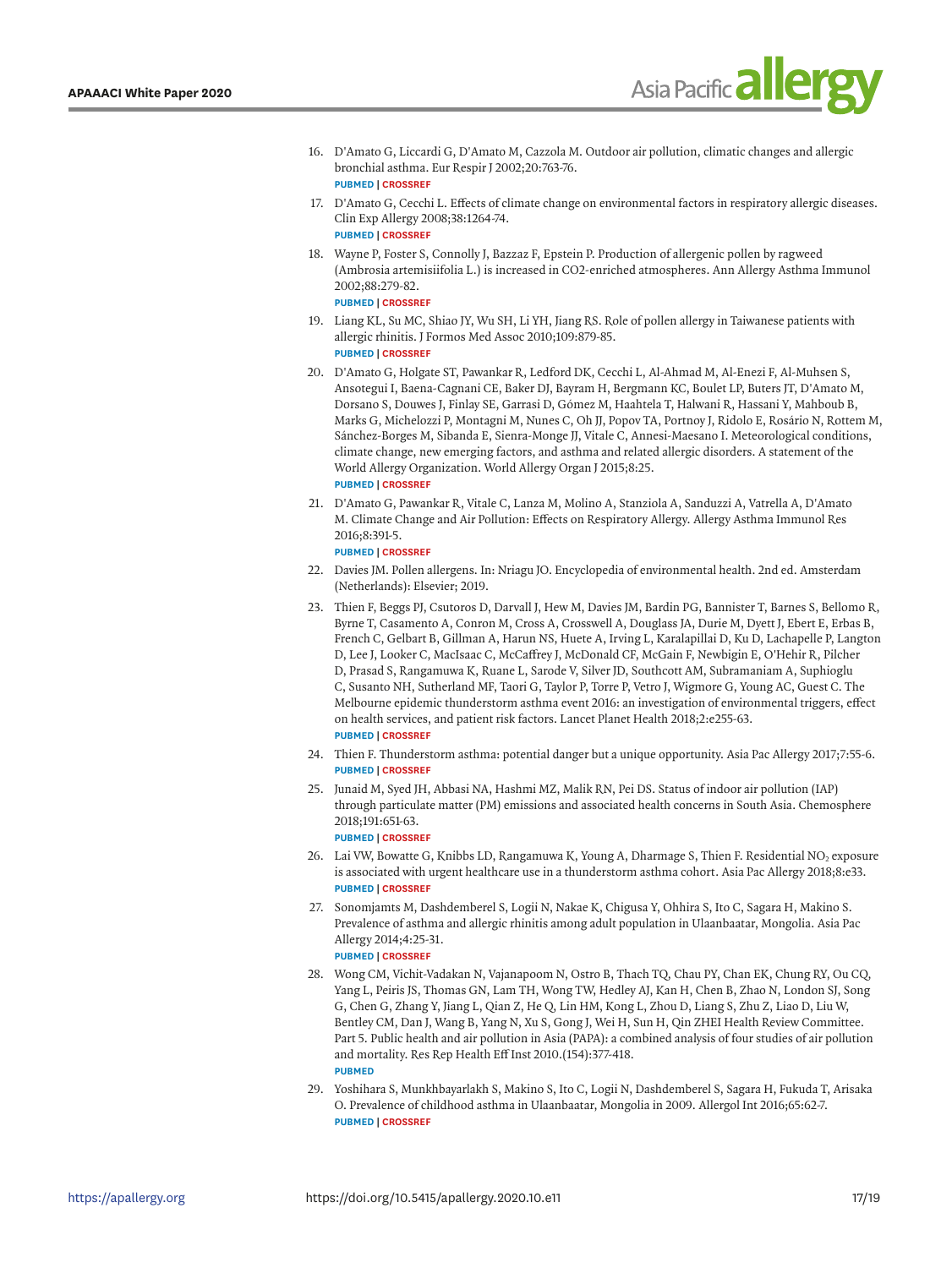30. Shima M. Health effects of air pollution: a historical review and present status. Nippon Eiseigaku Zasshi 2017;72:159-65. **[PUBMED](http://www.ncbi.nlm.nih.gov/pubmed/28931794) | [CROSSREF](https://doi.org/10.1265/jjh.72.159)**

<span id="page-17-2"></span>[31.](#page-13-4) Park M, Luo S, Kwon J, Stock TH, Delclos G, Kim H, Yun-Chul H. Effects of air pollution on asthma hospitalization rates in different age groups in metropolitan cities of Korea. Air Qual Atmos Health 2013;6:10.

**[PUBMED](http://www.ncbi.nlm.nih.gov/pubmed/24223075) | [CROSSREF](https://doi.org/10.1007/s11869-013-0195-x)**

- <span id="page-17-3"></span>[32.](#page-13-5) Kim HH, Lee CS, Yu SD, Lee JS, Chang JY, Jeon JM, Son HR, Park CJ, Shin DC, Lim YW. Near-road exposure and impact of air pollution on allergic diseases in elementary school children: a cross-sectional study. Yonsei Med J 2016;57:698-713. **[PUBMED](http://www.ncbi.nlm.nih.gov/pubmed/26996571) | [CROSSREF](https://doi.org/10.3349/ymj.2016.57.3.698)**
- <span id="page-17-4"></span>[33.](#page-13-6) Abdul Halim ND, Latif MT, Ahamad F, Dominick D, Chung JX, Juneng L, Khan MF. The longterm assessment of air quality on an island in Malaysia. Heliyon (Lond) 2018;4:e01054. **[PUBMED](http://www.ncbi.nlm.nih.gov/pubmed/30603693) | [CROSSREF](https://doi.org/10.1016/j.heliyon.2018.e01054)**
- <span id="page-17-0"></span>[34.](#page-12-0) Guo Y, Li S, Tawatsupa B, Punnasiri K, Jaakkola JJ, Williams G. The association between air pollution and mortality in Thailand. Sci Rep 2014;4:5509. **[PUBMED](http://www.ncbi.nlm.nih.gov/pubmed/24981315) | [CROSSREF](https://doi.org/10.1038/srep05509)**
- <span id="page-17-1"></span>[35.](#page-12-1) Phosri A, Ueda K, Phung VL, Tawatsupa B, Honda A, Takano H. Effects of ambient air pollution on daily hospital admissions for respiratory and cardiovascular diseases in Bangkok, Thailand. Sci Total Environ 2019;651:1144-53. **[PUBMED](http://www.ncbi.nlm.nih.gov/pubmed/30360246) | [CROSSREF](https://doi.org/10.1016/j.scitotenv.2018.09.183)**
- 36. HEI Collaborative Working Group on Air Pollution, Poverty, and Health in Ho Chi Minh City. Effects of short-term exposure to air pollution on hospital admissions of young children for acute lower respiratory infections in Ho Chi Minh City, Vietnam. Boston (MA): Health Effects Institute; 2012:5-72.
- <span id="page-17-5"></span>[37.](#page-13-7) Wang IJ, Tung TH, Tang CS, Zhao ZH. Allergens, air pollutants, and childhood allergic diseases. Int J Hyg Environ Health 2016;219:66-71. **[PUBMED](http://www.ncbi.nlm.nih.gov/pubmed/26404109) | [CROSSREF](https://doi.org/10.1016/j.ijheh.2015.09.001)**
- 38. Kuo CY, Chan CK, Wu CY, Phan DV, Chan CL. The short-term effects of ambient air pollutants on childhood asthma hospitalization in Taiwan: a national study. Int J Environ Res Public Health 2019;16:203. **[PUBMED](http://www.ncbi.nlm.nih.gov/pubmed/30642061) | [CROSSREF](https://doi.org/10.3390/ijerph16020203)**
- <span id="page-17-6"></span>[39.](#page-14-0) Zhang Z, Tan L, Huss A, Guo C, Brook JR, Tse LA, Lao XQ. Household incense burning and children's respiratory health: A cohort study in Hong Kong. Pediatr Pulmonol 2019;54:399-404. **[PUBMED](http://www.ncbi.nlm.nih.gov/pubmed/30652429) | [CROSSREF](https://doi.org/10.1002/ppul.24251)**
- 40. Gao Y, Chan EY, Li L, Lau PW, Wong TW. Chronic effects of ambient air pollution on respiratory morbidities among Chinese children: a cross-sectional study in Hong Kong. BMC Public Health 2014;14:105.
	- **[PUBMED](http://www.ncbi.nlm.nih.gov/pubmed/24484614) | [CROSSREF](https://doi.org/10.1186/1471-2458-14-105)**
- <span id="page-17-7"></span>[41.](#page-14-1) India State-Level Disease Burden Initiative CRD Collaborators. The burden of chronic respiratory diseases and their heterogeneity across the states of India: the Global Burden of Disease Study 1990–2016. Althea Med I 2014:1:5-72.
- 42. Rajak R, Chattopadhyay A. Short and long-term exposure to ambient air pollution and impact on health in India: a systematic review. Int J Environ Health Res 2019 May 9;1-25 [Epub]. **[PUBMED](http://www.ncbi.nlm.nih.gov/pubmed/31070475) | [CROSSREF](https://doi.org/10.1080/09603123.2019.1612042)**
- 43. Khilnani GC, Tiwari P. Air pollution in India and related adverse respiratory health effects: past, present, and future directions. Curr Opin Pulm Med 2018;24:108-16. **[PUBMED](http://www.ncbi.nlm.nih.gov/pubmed/29300211) | [CROSSREF](https://doi.org/10.1097/MCP.0000000000000463)**
- [44.](#page-14-1) Salvi S, Kumar GA, Dhaliwal RS, Paulson K, Agrawal A, Koul PA, Mahesh PA, Nair S, Singh V, Aggarwal AN, Christopher DJ, Guleria R, Mohan BV, Tripathi SK, Ghoshal AG, Kumar RV, Mehrotra R, Shukla DK, Dutta E, Furtado M, Bhardwaj D, Smith M, Abdulkader RS, Arora M, Balakrishnan K, Chakma JK, Chaturvedi P, Dey S, Ghorpade D, Glenn S, Gupta PC, Gupta T, Johnson SC, Joshi TK, Kutz M, Mathur MR, Mathur P, Muraleedharan P, Odell CM, Pati S, Sabde Y, Sinha DN, Thankappan KR, Varghese CM, Yadav G, Lim SS, Naghavi M, Dandona R, Reddy KS, Vos T, Murray CJ, Swaminathan S, Dandona LIndia State-Level Disease Burden Initiative CRD Collaborators. The burden of chronic respiratory diseases and their heterogeneity across the states of India: the Global Burden of Disease Study 1990-2016. Lancet Glob Health 2018;6:e1363-74. **[PUBMED](http://www.ncbi.nlm.nih.gov/pubmed/30219316) | [CROSSREF](https://doi.org/10.1016/S2214-109X(18)30409-1)**
- <span id="page-17-8"></span>[45.](#page-14-2) Singh S, Sharma BB, Sharma SK, Sabir M, Singh VISAAC collaborating investigators. Prevalence and severity of asthma among Indian school children aged between 6 and 14 years: associations with parental smoking and traffic pollution. J Asthma 2016;53:238-44. **[PUBMED](http://www.ncbi.nlm.nih.gov/pubmed/26365004) | [CROSSREF](https://doi.org/10.3109/02770903.2015.1087558)**